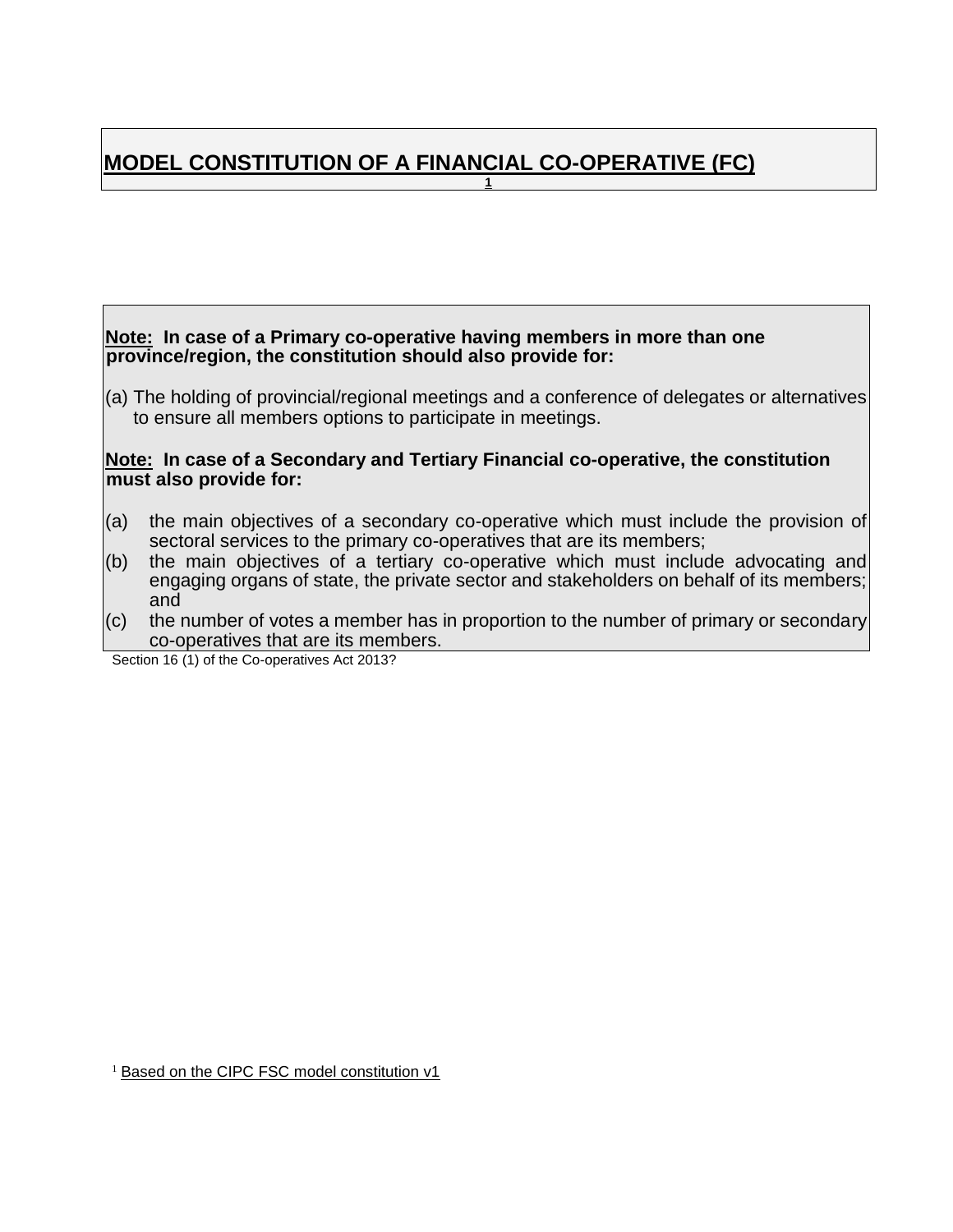# **TABLE OF CONTENTS**

|                  | <b>PAGE No.</b> |
|------------------|-----------------|
| $\mathbf 1$      |                 |
| 2.               |                 |
| 3.               |                 |
| $\overline{4}$ . |                 |
| 5.               |                 |
| 6.               |                 |
| $\overline{7}$ . |                 |
| 8.               |                 |
| 9.               |                 |
| 10.              |                 |
| 11.              |                 |
| 12.              |                 |
| 13.              |                 |
| 14.              |                 |
| 15.              |                 |
| 16.              |                 |
| 17.              |                 |
| 18.              |                 |
| 19.              |                 |
| 20.              |                 |
| 21.              |                 |
| 22.              |                 |
| 23.              |                 |
| 24.              |                 |
| 25.              |                 |
| 26.              |                 |
| 27.              |                 |
| 28.              |                 |
| 29.              |                 |
| 30.              |                 |
| 31.              |                 |
| 32.              |                 |
| 33.              |                 |
| 34.              |                 |
| 35.              |                 |
| 36.              |                 |
| 37.              |                 |
| 38.              |                 |
| 39.              |                 |
|                  |                 |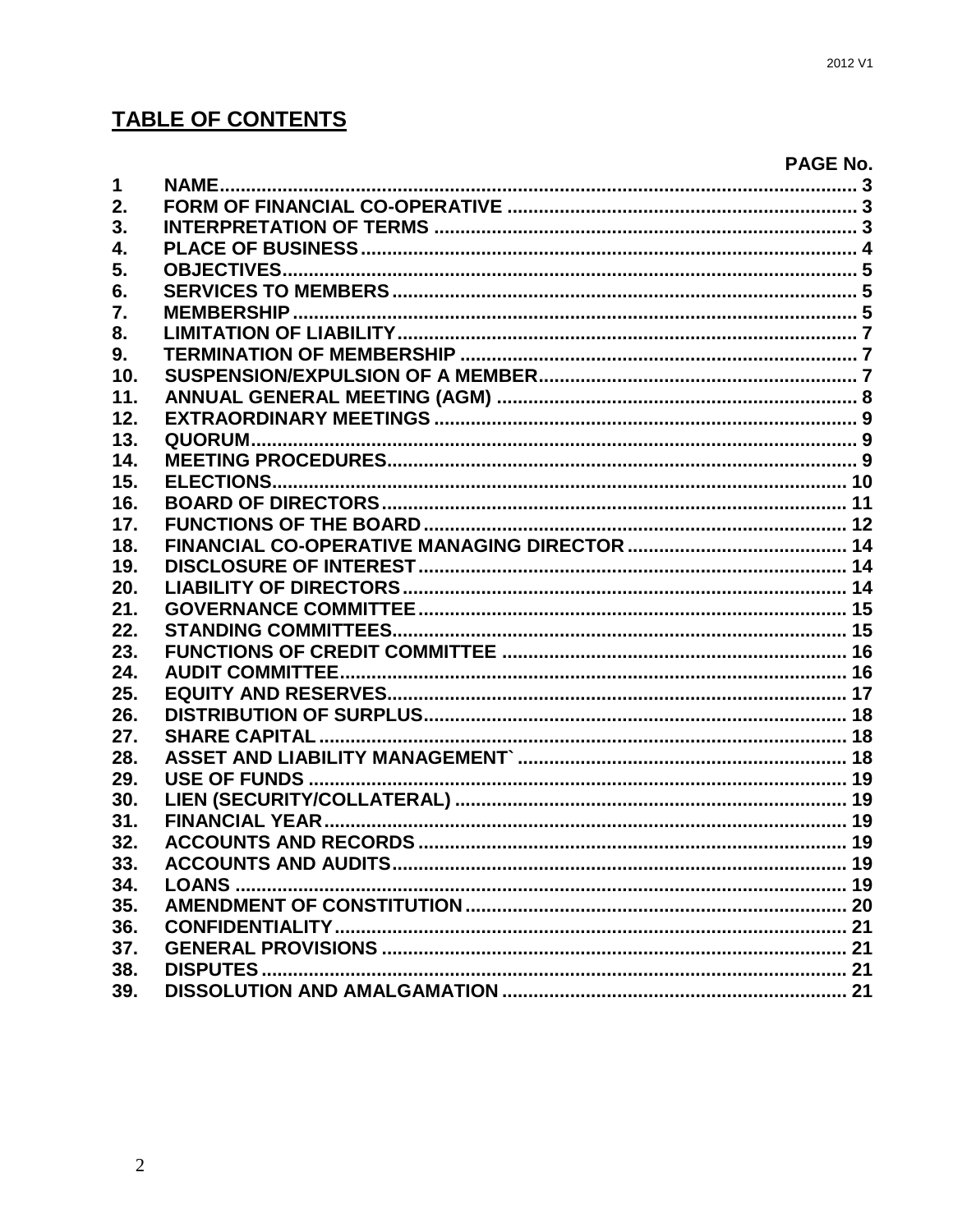### **1. NAME**

(a) The name of the Co-operative is.……………………………………………………

……………………………………………………Financial Co-operative Limited.

(b) The abbreviated name is………………………………………………………………

……………………………………………………………..…. Financial Cooperative Ltd (if applicable)

### <span id="page-2-0"></span>**2. FORM OF FINANCIAL CO-OPERATIVE**

This is the constitution of a business undertaking formed as a **(Include type e.g. Primary Savings/ Primary Savings and Loans/Secondary/Tertiary)** Financial Cooperative with limited liability in terms of the provisions of the Co-operatives Act.

### <span id="page-2-1"></span>**3. INTERPRETATION OF TERMS**

In this constitution, unless the context indicates otherwise, a word or expression to which a meaning is attached to the Co-operative Banks Act shall have a similar meaning and -

**"Audit Committee"** means the elected, independent audit committee which has internal audit responsibilities as referred to in clause 24

**"Board"** means the board of directors referred to in clause 16

**"Common bond"** means common membership in an association or organisation, including a business, religious, social, co-operative, labour or educational group; or reside within the same defined community or geographical area in order to meet their common economic and social objectives and aspirations together

**"Co-operative":** In addition to the meaning attached to in the Co-operative Act, it also refers to this Financial Co-operative to which this constitution relates.

**"Co-operatives Act"** means the Co-operatives Act, 2013 (Act 6 of 2013)

**"Co-operative Banks Act"** means the Co-operative Banks Act, 2007 (Act 40 of 2007)

**"Co-operative Financial Institution":** means the co-operative financial institution referred to in the Exemption Notice No.35368.

**"Managing Director"** means the most senior person appointed by the board for the purposes of ensuring the efficient operations of the Co-operative , whose job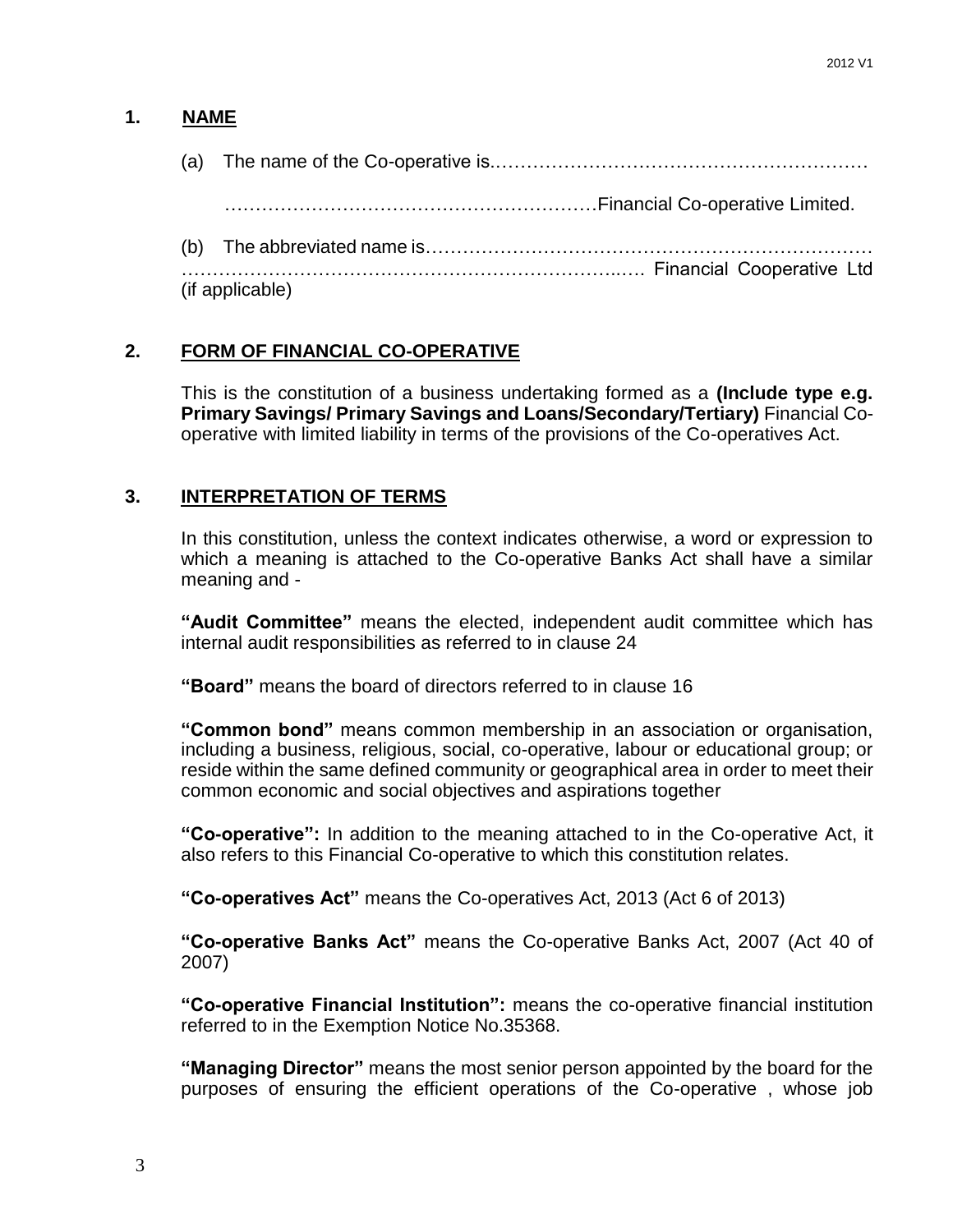description might refer to them as Manager, General Managing Director or Administrator.

**Gender** a reference in this constitution to the masculine gender shall also include the feminine gender and *vice versa.*

**"Governance Committee"** means the subcommittee of the Board established in terms of section 13 (2) (a) of the Co-operatives Banks Act.

**"Member"** mean members of the Co-operative by virtue of clause 7 below.

**"Patronage proportion"** means the proportion in which the value of the transactions conducted by a Member during any particular period with or through the Co-operative bears to the value of the transactions conducted by all the Members during the same period with or through the Co-operative.

**"Registrar"** means the Registrar of Co-operatives at Companies and Intellectual Property Commission (CIPC)

**"Regulations"** means the Regulations issued in terms of the Exemption Notice No. 35368

**"Rules"** means the Rules issued in terms of the Exemption Notice **No. 35368**

**"Supervisor"** means the applicable Supervisor or Regulator as appointed by the Cooperative Banks Development Agency or South African Reserve Bank.

#### <span id="page-3-0"></span>**4. PLACE OF BUSINESS**

(a) The main place of business of the Co-operative is situated at:

............................................................................................................................ ................................................................................................(PhysicalAddress) ……………………………….District.. .................................................... Province (b) The postal, electronic address, telephone and fax numbers of the cooperative are as follows: Postal Address:……………………………………………………………………….. ………………………………………………………………………………………….. E-mail:…………………………............................................................................. Tel: …………………………………………..Fax number:…………………………. (c) Any change of situation of the main place of business or the registered Cooperative shall be notified to the Registrar and to the relevant Supervisor.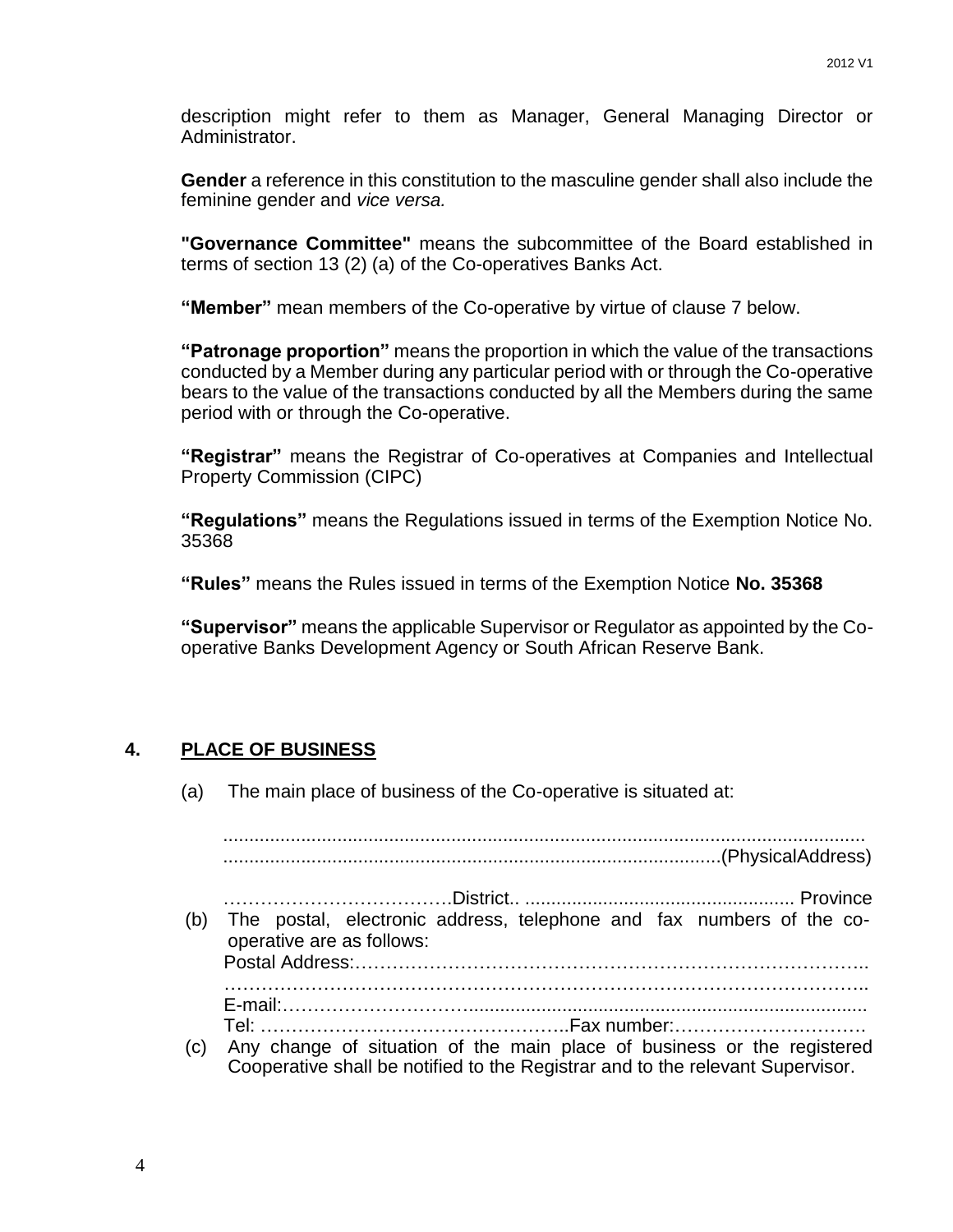### <span id="page-4-0"></span>**5. OBJECTIVES**

- (a) To promote and advance the social and economic welfare of its members by enhancing access to financial services under sustainable conditions by providing banking services in accordance with the provisions of the Exemption notice.
- (b) To encourage savings by providing a means whereby such savings may receive a competitive rate of interest.
- (c) ……………………………………………………………………………………………
- (d) ..…………………………………………………………………………………………..
- (e) ..………………………………………………………………………………….…...…..
- (f) ..…………………………………………………………………………………………..

### <span id="page-4-1"></span>**6. SERVICES TO MEMBERS**

- (a) The Co-operative may provide the following financial services to its members:
	- (1) **CFIs may only provide the following services to its members**
	- (2) Solicit and accept money from members;
	- (3) Open savings accounts for its members, in the name of each member, into which that member may deposit or withdraw money and from which that member may instruct the CFI to transfer or pay money;
	- (4) Borrow money from other organisations including government agencies and banking institutions up to a percentage of the assets held by it as prescribed by the Supervisor;
	- (5) Open a savings account or cheque account in the name of that CFI with any banking institutions;
	- (6) Grant secured and unsecured loans to members to a maximum aggregate value prescribed by the Supervisor;
	- (7) Conduct any additional services as may be prescribed by the Supervisor; and
	- (8) Invest money from its members in investments prescribed by the Supervisor.

#### <span id="page-4-2"></span>**7. MEMBERSHIP**

- (a) Membership shall be limited to persons who qualify for membership to this Cooperative, whose members meet one of the criteria as listed below:
	- (1) Persons who are employed by common employer(s) or who are employed within the same business district; or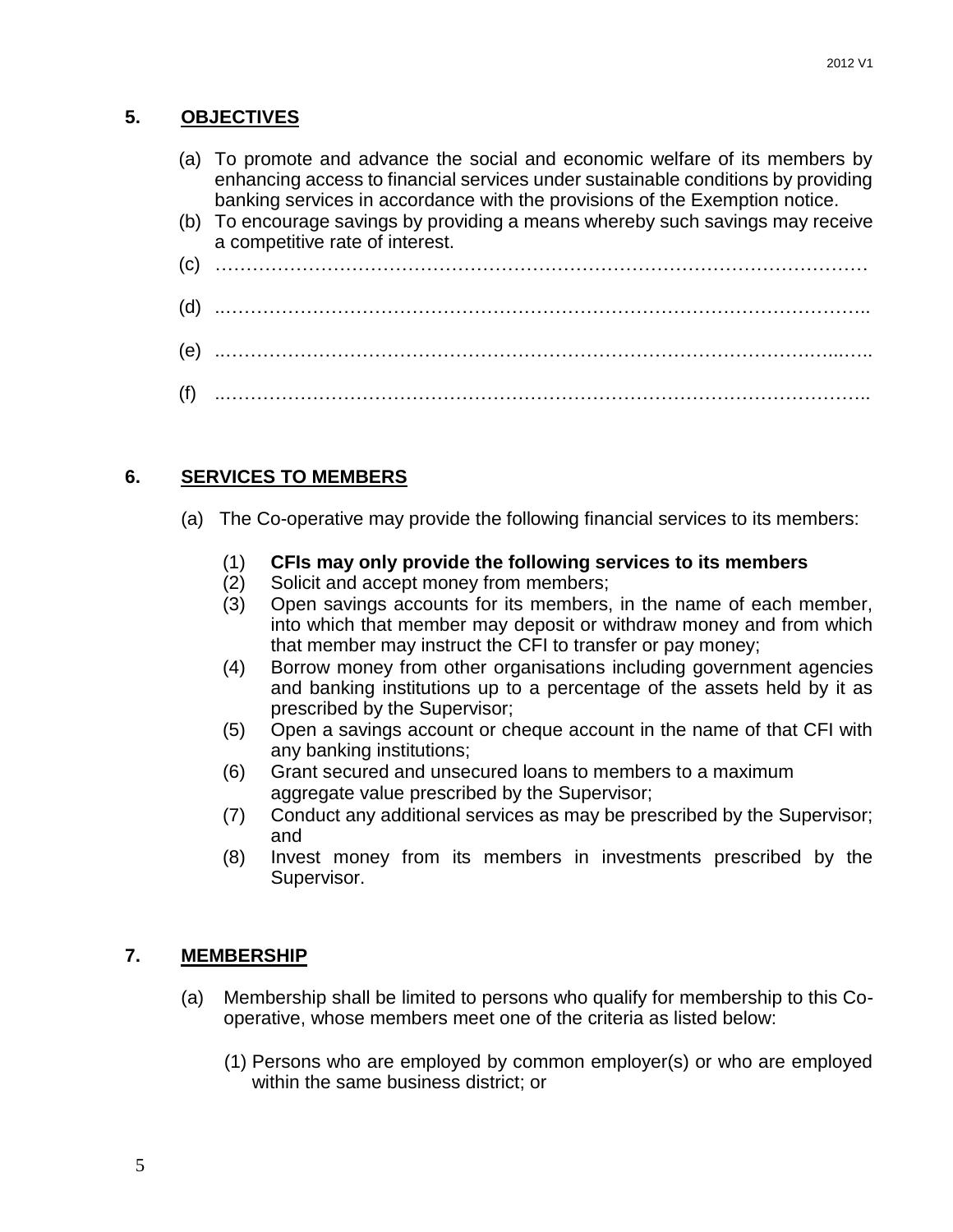- (2) Have common membership in an association or organisation, including religious, social, co-operative, labour or educational groups; or
- (3) Reside within the same defined community, rural or urban district, and which group receives funds from members against the issue of shares or by means of the subscriptions of members.
- (4) Members of a secondary financial co-operatives consisting of primary financial co-operatives also meet a common bond definition.
- (b) The qualifying criteria for membership to this Co-operative shall be contemplated in terms of clause  $7$  (a)  $(1),(2)$ ,  $(3)$  or  $(4)$  above)
- (c) No discrimination will be allowed along the lines of race, political affiliation, gender or religion.
- (d) Minors may become Members, duly assisted by their parent's / legal guardian's. Minors will, however, have no voting rights under the age of 18 years.
- (e) Every applicant for Membership shall complete the prescribed "Application for Membership" form in accordance with the co-operative principles.
- (f) Entities, such as societies, associations, clubs, partnerships comprising individuals who in their own right are eligible to become members of the Cooperative may be admitted as members in the same manner and under the same conditions as individual members.
- (g) An applicant shall be admitted to Membership on being approved by a majority vote of the board but shall not qualify for the rights and privileges of Membership until he/she has paid an entrance fee of R\_\_\_\_\_\_\_\_\_\_ and contributed R\_\_\_\_\_\_\_\_\_\_\_\_\_\_\_\_\_ to acquire the minimum of

………………………share(s) or the minimum amount of shares as determined by the board from time to time. The entrance fee is non-refundable and the share contribution may not be withdrawn on demand.

- (h) Every Member shall receive a monthly statement or shall have a record book and/or will be issued with transaction receipts which shall record his/her shares, deposits and loan transactions with the Co-operative. The statement or other receipt shall constitute a certificate of shareholdings, unless it is proved otherwise.
- (i) Every Member shall be registered on the financial co-operative's member database, whose details will include the name, surname and date joined
- (j) Every Member shall nominate in writing one person to whom, upon his/her death, his/her share(s) and any amount due to such Member shall be transferred to. The Member shall have the power to change the name of the nominee. The name shall be entered into the Member database, with the original document securely kept by the Co-operative. The Member shall sign any alteration of the nominee. If not admitted to membership, the nominee shall be paid in full the value of the shares and/or assets less any sum due from the deceased Member to the Co-operative. Such payment shall be made as soon as possible but not later than six (6) months after the death of the Member.
- (k) The financial co-operative, shall at all times, keep an updated register of all its members.
- (l) All Members of the Co-operative should have a copy of the current constitution or unrestricted access thereto.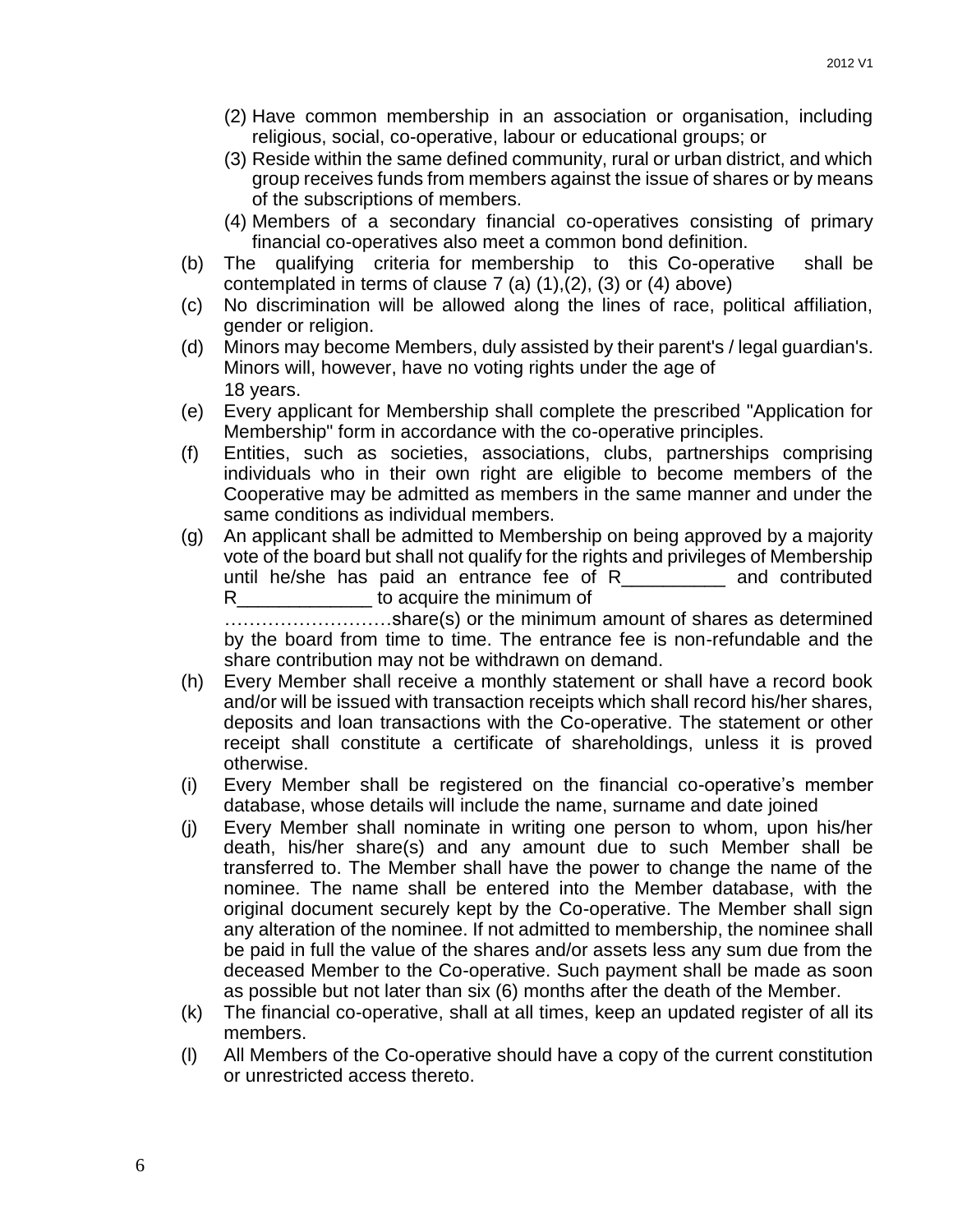#### <span id="page-6-0"></span>**8. LIMITATION OF LIABILITY**

The liability of a Member towards the liabilities of the Co-operative by virtue of his or her Membership shall be limited to an amount equal to the nominal value of the shares held by him or her and he or she is not otherwise personally liable for any of the debts of Co-operative, except where other special circumstances exist, e.g. when explicit guarantees have been given.

### <span id="page-6-1"></span>**9. TERMINATION OF MEMBERSHIP**

- (a) Membership shall cease upon
	- (1) death;
	- (2) receipt by the Co-operative of voluntary termination of Membership in writing; subject to a 3 month notice period; or
	- (3) expulsion from the Co-operative. The expelled Member may still avail themselves for the dispute resolution procedure outlined in clause 38.
- (b) Upon termination of Membership, a Member shall be entitled to receive the full amount standing to his/her savings less the amount of any loans, interest and fines payable. Fixed term obligations shall be repaid with accrued interest (less penalties for early withdrawal) upon termination of Membership.
- (c) Shares issued as a condition of membership shall only be payable to a member one year from the submission of notice of voluntary termination subject to clause 27 of this constitution.
- (d) Upon the death/permanent disability of the Member, his/her shares/savings will be transferred to the nominated beneficiary as entered by the Member.

#### <span id="page-6-2"></span>**10. SUSPENSION/EXPULSION OF A MEMBER**

Members are expelled/suspended subject to the following provisions

- (a) A Member may be suspended if he/she does not comply with this constitution, any rules of the Co-operative and/or failure to pay on due date any amounts owing by the Member to the Co-operative.
- (b) A Member may be suspended whose account is more than one hundred and eighty (180) days dormant or who has relocated to a new place of residence that is unknown to the Co-operative
- (c) The board, by majority vote, may recommend a Member for expulsion and may then suspend the Member and by so doing deprive him from any benefits of the Co-operative until such time as the issue is voted on at a general meeting.
- (d) Prior to a decision on expulsion the Members shall be afforded an opportunity to be heard at the general meeting. If the general meeting ratifies such expulsion by a special resolution, it shall be effective from the date of suspension. If the general meeting does not ratify the expulsion by the required majority, the suspension shall be immediately removed and the Member treated as if no such suspension had been imposed.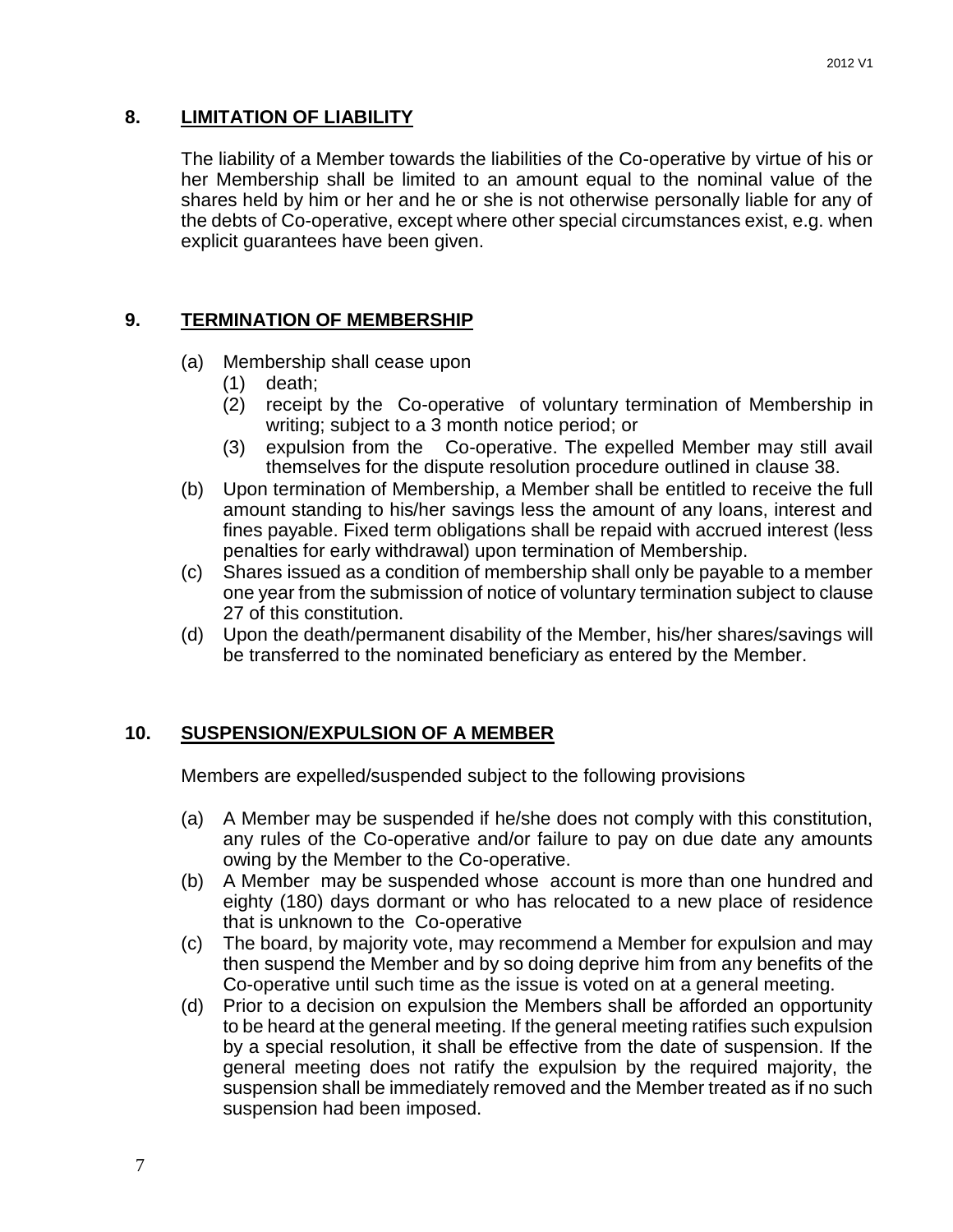(e) A Member expelled in terms of these provisions shall forfeit all rights to share in the surplus or other benefits of the Co-operative.

### <span id="page-7-0"></span>**11. ANNUAL GENERAL MEETING (AGM)**

- (a) The authority of the Co-operative emanates in properly convened general meetings of Members.
- (b) A Co-operative must hold its first annual general meeting within 18 months of registration
- (c) Subsequent annual general meetings within 6 months after the end of the preceding financial year and notify the Supervisor.
- (d) At least 21 (twenty one) days before the date of any annual or extraordinary general meeting of Members, the secretary shall provide written notice, including the agenda to each Member and must post notice of the meeting in the place of business and other noticeable places where it may be read by the Members at least 21 days prior to such meeting.
- (e) The order of business at an annual general meeting shall be:
	- (1) Ascertainment that a quorum is present;
	- (2) Reading and approval of the minutes of the last meeting;
	- (3) Report of the board
	- (4) Report of the treasurer
	- (5) Report of the credit committee
	- (6) The consideration/resolution of the annual financial statements, audit report and appropriation of surplus;
	- (7) The presentation and consideration of the budget statement;
	- (8) Election of directors and members of the audit committee
	- (9) Appointment of an auditor
	- (10) Any other business.
- (f) The Members assembled at any annual general meeting may defer the above order of business upon a two third vote of the Members present at the meeting.
- (g) The Minutes, the annual accounts, the report of the Board and audit committee and a statement of the number of Members at the end of year and any available documents issued pursuant to the agenda shall be displayed at the office of the Co-operative at least fourteen (14) days before the Annual General Meeting.
- (h) Written resolutions to be considered at a General Meeting shall be supported by at least ten percent (10%) of Members and deposited with the Secretary not less than 28 (twenty eight) days before the meeting and displayed at the office of the Co-operative prior to the meeting. Resolutions requiring the approval of the AGM and which would affect operating costs shall be accompanied by a statement from the Board as to the financial implications of such resolutions.
- (i) A Resolution may be withdrawn at any time before voting commences.
- (j) If a resolution to be considered at a general meeting and which has been displayed is withdrawn and the secretary notified in writing, notice of such withdrawal shall forthwith be displayed at the office of the Co-operative.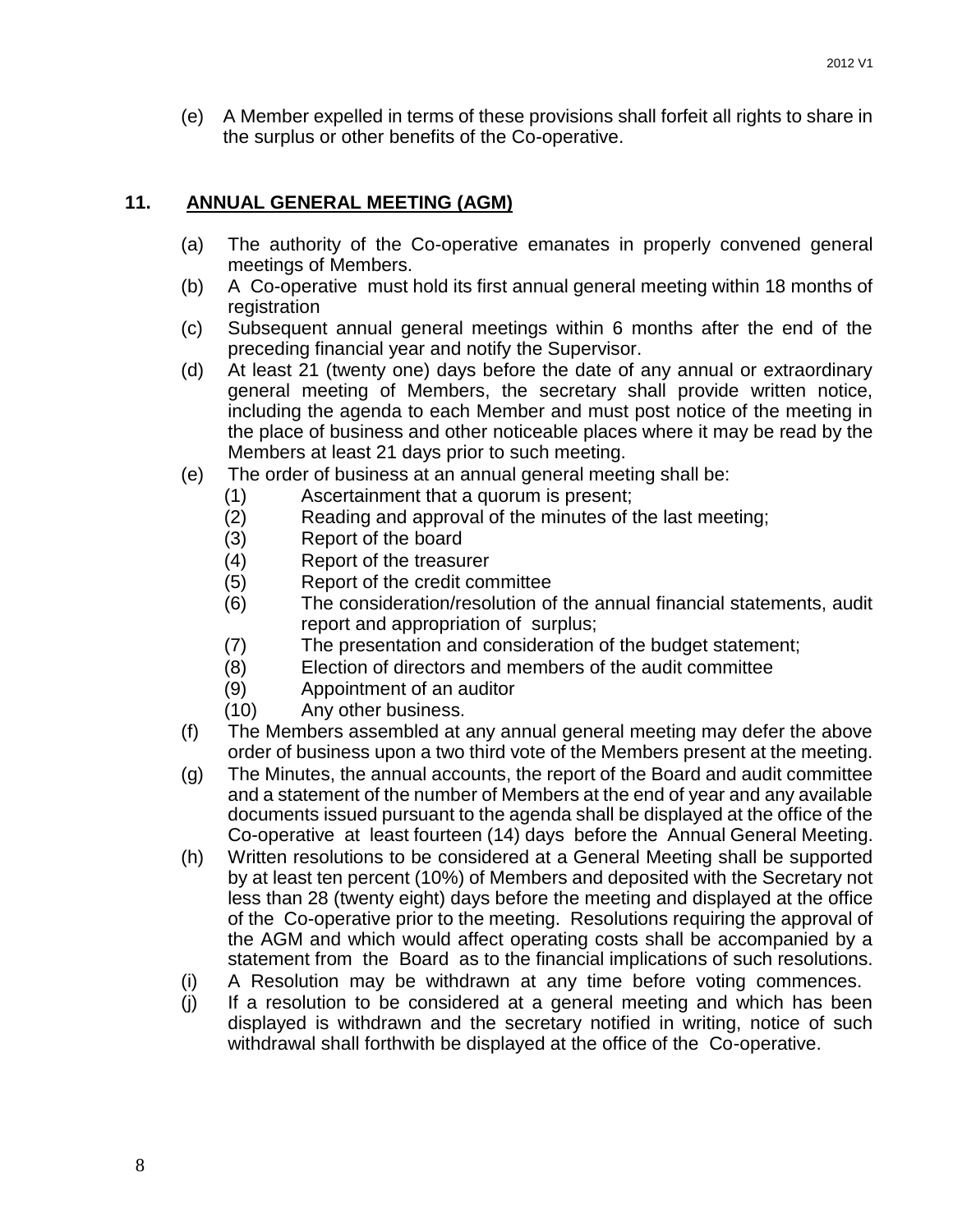### <span id="page-8-0"></span>**12. EXTRAORDINARY MEETINGS**

- (a) Extraordinary general meetings may be called by the board on their own initiative and shall be called at the request of the audit committee, or upon a written petition signed by at least ………% (percent) of Members. Notice of any extraordinary general meeting shall state the purpose for which it is to be held and no business other than that related to this purpose shall be discussed at the meeting.
- (b) The audit committee may at any time request the board to summon an extraordinary general meeting in such manner and at such time and place as they may direct, and must specify what matters shall be discussed at any such meeting.

#### <span id="page-8-1"></span>**13. QUORUM**

- (a) A quorum for an annual or extraordinary general meeting shall be constituted by at least one tenth of the Members of the Co-operative plus at least one percent of the Members of the Co-operative in excess of two hundred members.
- (b) If a quorum is not secured within 1 (one) hour of the opening of the general meeting, the meeting shall -
	- (1) if convened as an extra ordinary meeting (in terms of 13 (a) above, be deemed to be cancelled; or
	- (2) if otherwise convened, subsequent to an announcement to the Members, be adjourned and reconvened on the same day in the next week at the same time and place, or, if that day is a public holiday, to the next day which is not a statutory holiday; provided that no additional item shall be included on the agenda of the reconvened meeting.
- (c) If no quorum is present within 1 (one) hour at a meeting reconvened in terms of 13(b) (2) the Members present, being not less than 5 (five), shall constitute a quorum. No decisions requiring a special resolution shall be taken at such a meeting.
- (d) Every matter submitted to a general meeting for resolution, except for a matter requiring a special resolution, shall be determined by a majority of votes recorded at the meeting.

#### <span id="page-8-2"></span>**14. MEETING PROCEDURES**

- (a) The chairperson of the board, or, in his/her absence, the vice chairperson or, in the absence of both, any other director elected during the meeting, shall act as chairperson of any annual general meeting or of an extraordinary general meeting.
- (b) Minutes of all Meetings of Members shall be kept by the Secretary, and shall be entered into a Minutes Book, which shall be kept at the registered office of the Co-operative, within two (2) months of the Meeting. The Minutes shall then be submitted, in the case of Minutes of an Annual General Meeting, to the next Annual General Meeting, and, in the case of Minutes of all other General Meetings, to the next General Meeting.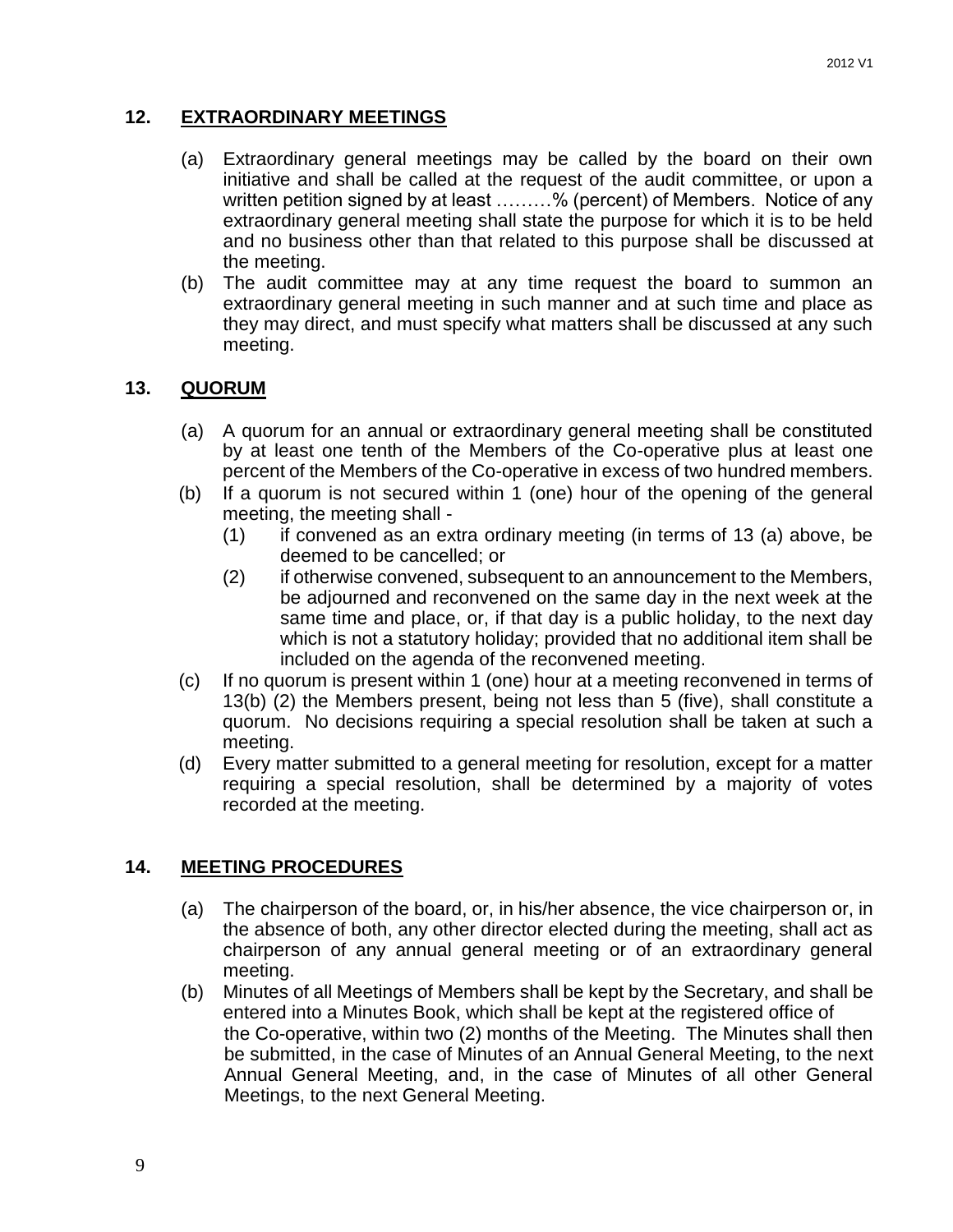Such minutes shall be signed by the Chairperson and secretary of the Meeting where they were approved and shall be kept in the Minutes Book.

- (c) The minutes must contain:
	- (1) The number and names of Members present at the meeting, the names of presiding officers and confirmation that a quorum was present; and
	- (2) The time, place and date of the meeting and a record of all decisions made

### <span id="page-9-0"></span>**15. ELECTIONS**

- (a) Every Member shall have one vote only.
- (b) There shall be no voting by proxy. Voting electronically (email, fax or cell phone) or by letter is permitted.
- (c) At least 30 (thirty) days prior to each annual general meeting the board shall appoint a nominating committee of not less than three (3) Members. It shall be the duty of the nominating committee to nominate one or more nominees for each vacancy to be filled by the elections.
- (d) No Person shall hold the office of director or audit committee member if:
	- (1) within the previous 10 years has been convicted in the Republic or elsewhere of theft, fraud, forgery or uttering a forged document, perjury, an offence under the Prevention and Combating of Corrupt Activities Act, 2004 (Act No. 12 of 2004), an offence under the Financial Intelligence Centre Act, 2001 (Act No. 38 of 2001), or any offence involving dishonesty;
	- (2) has been convicted of an offence committed after the Constitution of the Republic of South Africa, 1993 (Act No. 200 of 1993), took effect, and sentenced to imprisonment without the option of a fine;
	- (3) has contravened the provisions of any law the object of which is the protection of the public against financial loss;
	- (4) is a former director or executive officer of a financial co-operative or any other financial co-operative institution and that the person's actions contributed to the inability of that financial co-operative or other financial co-operative institution to pay its debts; or
	- (5) has taken part in any business practices that, were deceitful, prejudicial, or otherwise improper (whether unlawful or not) or which otherwise brought discredit to that person's methods of conducting business.
- (e) A Member who is two (2) or more months in arrears on loan payments shall not qualify for nomination.
- (f) It shall be the duty of the nominating committee to assure that all nominees proposed for election are Members in good standing who qualify for election in accordance with this constitution.
- (g) After the nominating committee has placed before the Members the names of candidates proposed, the chairperson shall call for nominations from the floor. When nominations are closed, tellers shall be appointed by the chairperson to distribute and tally the ballots and announce the results.
- (h) All elections shall be determined by plurality vote, of Members present, and shall be by ballot except where there is only one nominee for the office.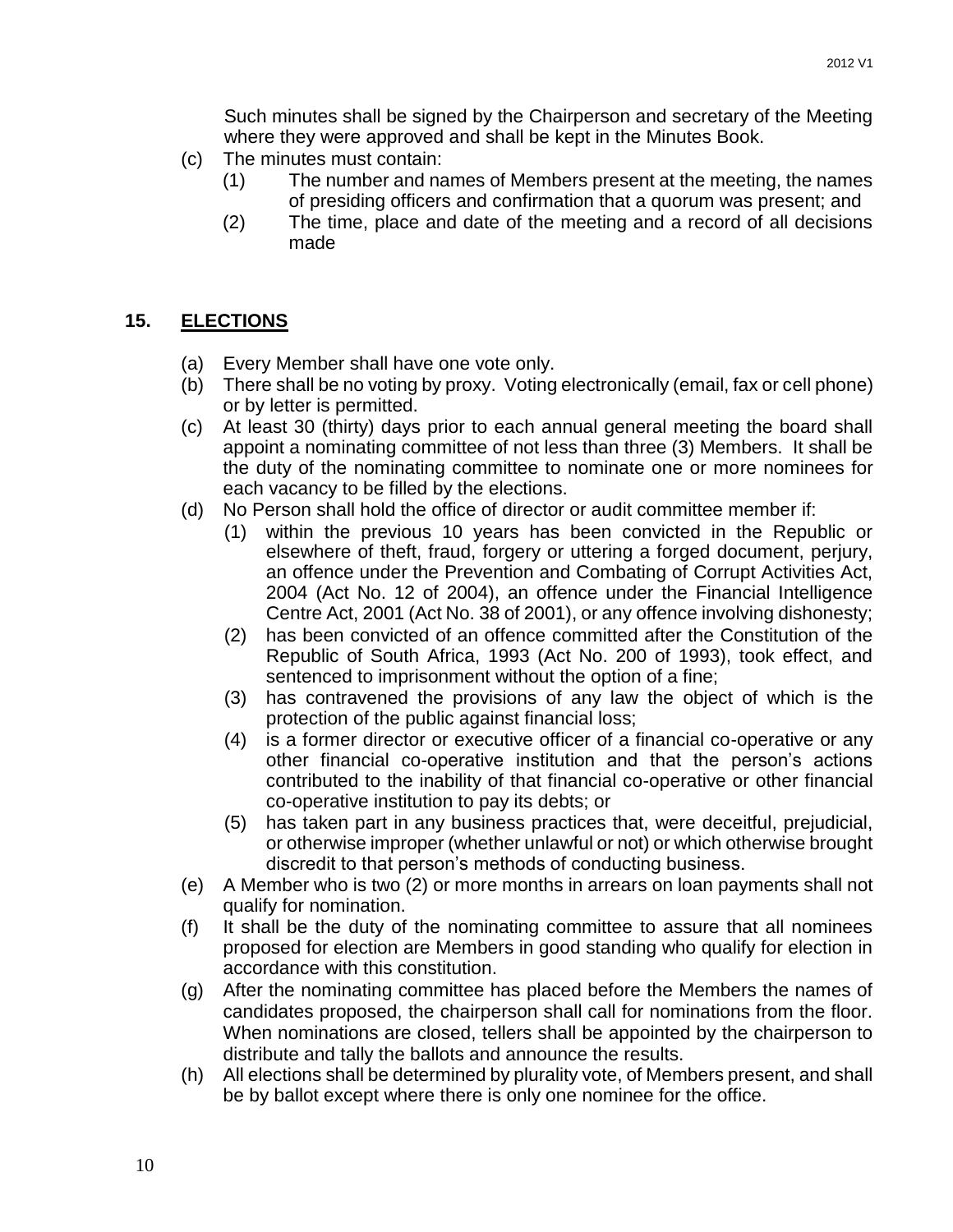- (i) A declaration by the Chairperson that a resolution has, on a show of hands or by ballot, been carried, or carried unanimously or by a particular majority, or lost, and an entry to that effect in the minutes of the proceedings of the meeting, shall be conclusive proof thereof, without evidence as to the number or proportion of votes recorded for or against such resolution.
- (j) If no objection is raised in terms of the provisions of this constitution against the validity of any vote cast at the meeting, whether on a show of hands or by ballot, every vote cast at the meeting that has not been disallowed shall for all purposes be deemed to be valid.
- (k) Nominations shall be in the following order:
	- (1) Nominations for directors; and
	- (2) Nominations for the audit committee Members
- (l) In the case of an equality of votes, the chairperson shall have a casting vote.

### <span id="page-10-0"></span>**16. BOARD OF DIRECTORS**

- (a) All directors shall be Members of the Co-operative and must include the Managing Director in an ex-officio capacity with no voting rights. None of the directors, other than managing director may be employees of the Cooperative.
- (b) This board shall consist of............. Members. The number of voting directors may be changed to any odd number but not being fewer than nine (9) not more than fifteen (15) by resolution of the annual general meeting.
- (c) A majority of all the directors (50% + 1) shall constitute a quorum for any meeting of the board.
- (d) All elected, appointed or co-opted officers and Members of the Board shall sign an acceptance of office and affirm that they will implement the provisions of this constitution as well as abide by a code of conduct as determined by the board, carry out their duties faithfully and treat all information submitted by Members in connection with the Co-operative transactions as confidential.
- (e) Within ten (10) days after each Annual General Meeting of the co-operative, elect as officers from their own number a Chairperson, a Vice Chairperson, a Treasurer, a secretary and one other. These persons shall form the Governance Committee and shall serve as Officers of the co-operative.
- (f) Each Director will have a specific functional area for which he has to accept responsibility and an alternate Member to accept that responsibility in his or her absence.
- (g) Directors shall hold office until the election and qualification of their successors. The regular term of office shall be three (3) years with one third (1/3) of the positions being open for election each year. At the first annual general meeting, three (3) directors shall be elected to serve for three (3) years, three (3) directors shall be elected to serve for two (2) years and three (3) directors shall be elected for one (1) year. Thereafter elections shall be for three (3) years.
- (h) Board meetings shall be held each month.
- (i) Special meetings may be called by the chairperson or in his/her absence by the vice chairperson at any time, or upon written request of any three directors.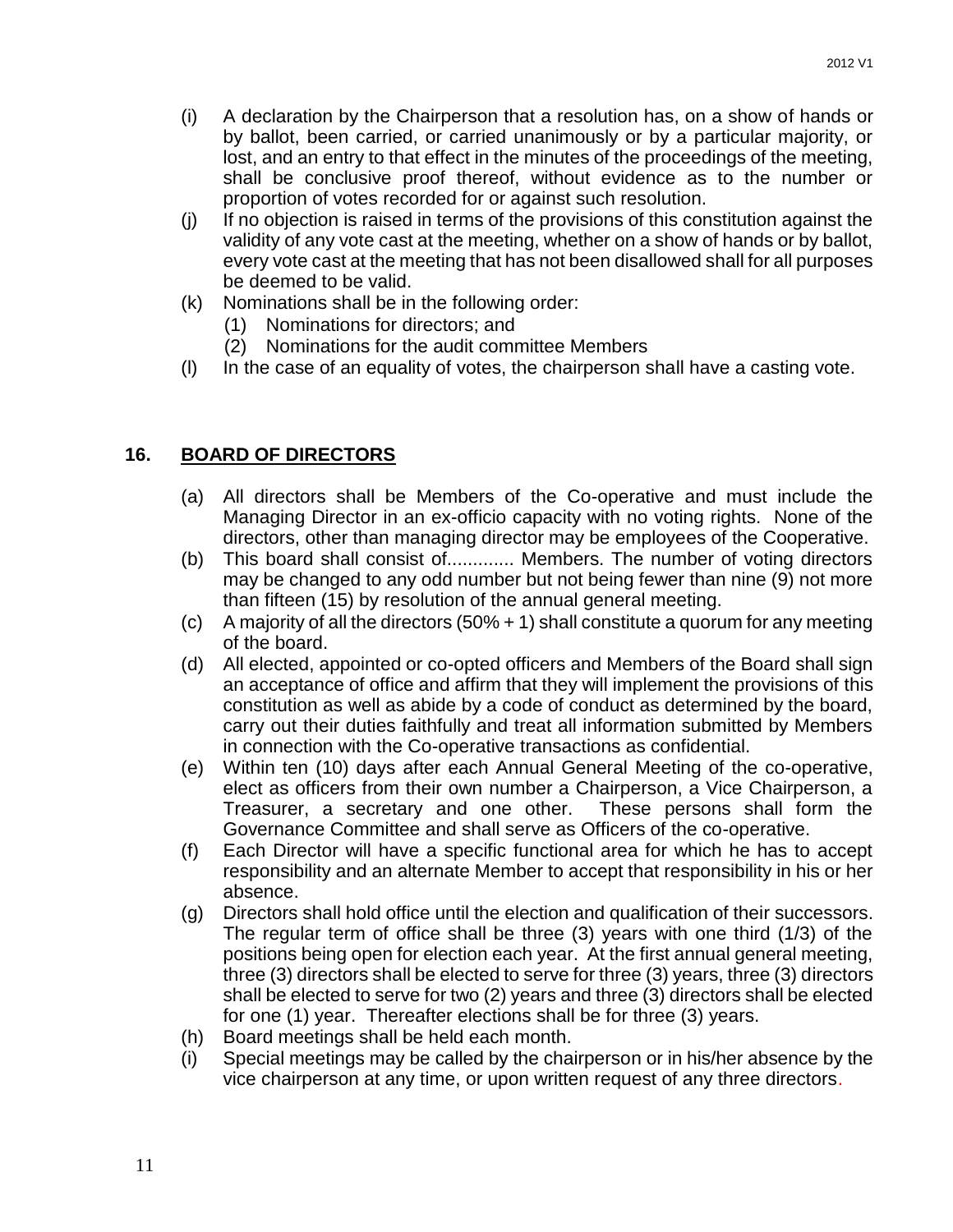- (j) Any vacancy on the board, credit committee, and audit committee shall be filled by vote of a majority of the directors then holding office. Directors or audit committee Members so appointed shall hold office only until the next annual general meeting, at which time the unexpired term shall be filled by vote through the election process.
- (k) The office of a director or credit committee member may be declared vacant by the board and the vacancy filled as herein provided if a director or a credit expected committee Member:
	- (1) fails to attend regular meetings of the board or credit committee for more than four (4) consecutive meetings, or
	- (2) otherwise fails to perform any of the duties upon him as a director or a credit committee Member or
	- (3) does not comply with the loan policy or
	- (4) does not abide by the rules of the Co-operative.
- (l) A director may, after due notice, be relieved of his/her office by resolution of a general meeting before the expiry of his/her term of office and another qualified person may be elected in his/her place at that meeting. Nominations for the election of such a director shall be made at the meeting. If that meeting does not fill the vacancy it shall be regarded as a casual vacancy. A director so appointed or elected shall not hold office for a period longer than the unexpired portion of the period of office of the vacating director.
- (m) Minutes of all meetings of the board, credit committee, audit committee and all other committees that might have been established shall be maintained in terms of the Co-operatives Act and Co-operative Banks Act and verified by the recorders and presiding officers of the meetings. Such minutes shall contain the names of Members present, the date, time and place of meeting; and a record of all decisions made. Such minutes shall become a part of the permanent record of the Co-operative.
- (n) A director of a Co-operative who is in arrears for more than three months with any amount or type of debt payable to the Co-operative , is disqualified from continuing as a director and must vacate his or her office immediately.
- (o) Directors may not serve more than two consecutive terms of office.
- (p) The board may pass a resolution in lieu of a meeting, which circumstances are limited to those where it is necessary to comply with legislation or as result of a request in the execution of legislative powers by the relevant authority, which decision would normally be approved at a meeting. Such decisions must be ratified at the next meeting.

### <span id="page-11-0"></span>**17. FUNCTIONS OF THE BOARD**

- (a) The Board shall be responsible for the management of the affairs of the Cooperative. This shall include, without limitation, the following functions:
	- (1) Provide the strategic direction, ensure adequate controls and monitoring the progress of all activities of the Co-operative ;
	- (2) Open a savings account or cheque account in the name of the Cooperative with any permissible banking institution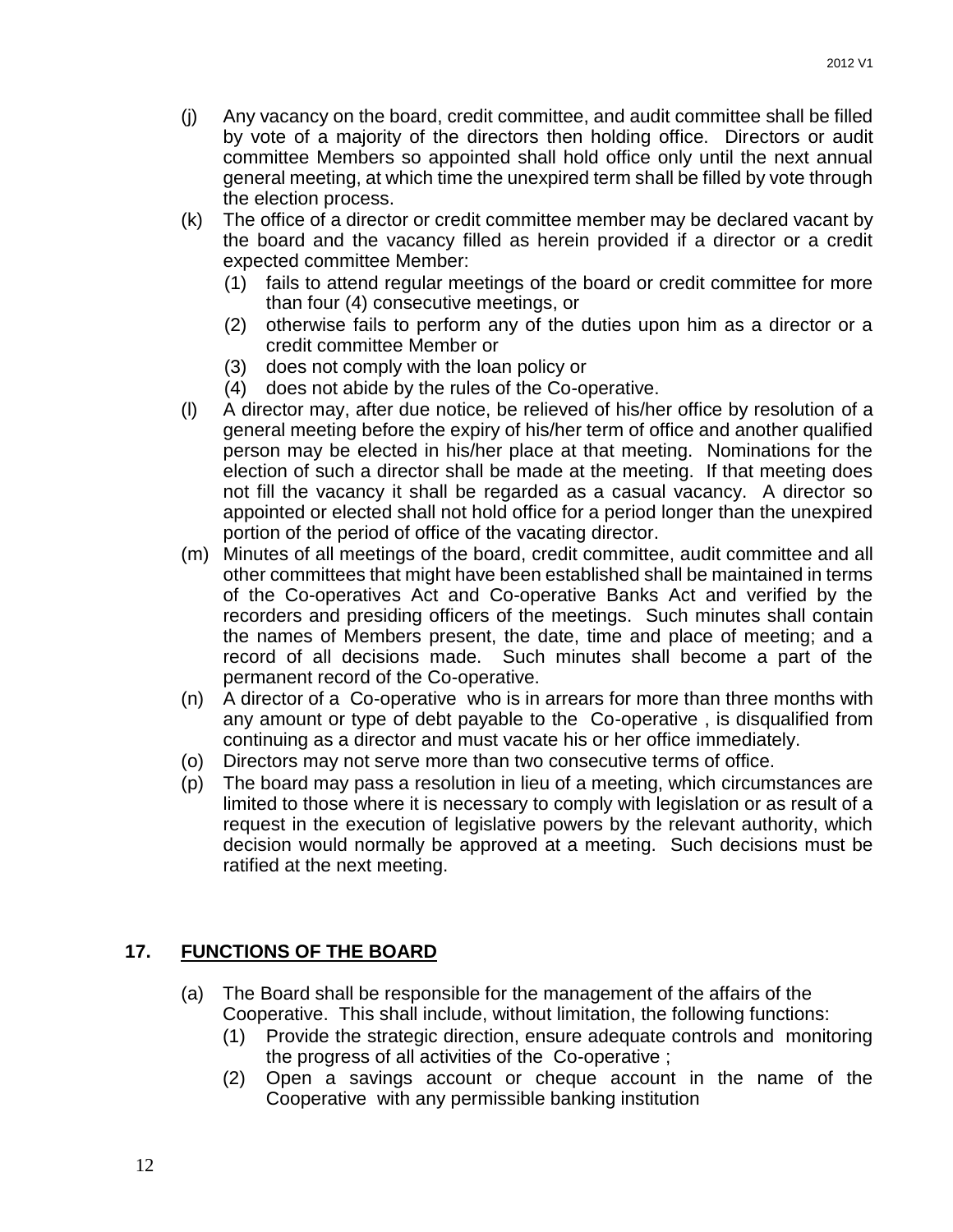- (3) Within 10 (ten) days of the annual general meeting appoint a Governance Committee. One board Member shall sit on this committee, preferably the Chairperson or his/her deputy, to ensure prompt and effective communication between the board and the Governance committee;
- (4) Within 10 (ten) days of the annual general meeting appoint a credit committee. One board Member shall sit on this committee, preferably the treasurer, to ensure prompt and effective communication between the board and the credit committee;
- (5) Within 10 days of the annual general meeting appoint an education committee. One board Member shall be allocated this as portfolio to ensure prompt and effective communication between the board and the education committee;
- (6) Determine from time to time the interest rates on deposits and loans, the rate of interest refund, if any, to be made to Members,
- (7) Have control of the investments of the Co-operative other than loans to Members, except to the extent that the board may have delegated this responsibility to the management committee or to a Managing Director employed by them;
- (8) Have authority to recommend a declaration of interest on share capital or patronage refund to Members;
- (9) To establish savings policy and loans policies to be followed by the credit committee;
- (10) Approval of new products subject to the provisions of the Co-operative s Act and Regulations;
- (11) Mobilising the support of the local residents for the Co-operative; be a member of and enter into an agreement with a representative body, support organisation or higher tier co-operative bank.
- (12) Report back to the Members regarding the status and development of the Co-operative ;
- (13) Authorise the conveyance of property;
- (14) Submit the accounts of the Co-operative for audit;
- (15) Review the list, as prepared by the Managing Director, of Members who are in arrears on loan instalments with the proposed recommended action;
- (16) Review bad debts written off and uncollectible loans from the books of account;
- (17) Suspend, until the next annual general meeting, any or all Members of any committee for failure to perform their duties. Such action shall be subject to ratification by a vote of Members at the next annual general meeting;
- (18) Receive grants and donations for the co-operative bank;
- (19) Borrow funds from the Co-operative s Development Agency, Secondary Co-operative of which the Co-operative is a member or other external sources of finance once authorised by special resolution;
- (20) Employ, fix the compensation, and prescribe the duties of the Managing Director and have the power to remove such employee from office if necessary;
- (21) Ensure that the financial Co-operative is in meeting all its compliance requirements;
- (22) Ensure that the Co-operative is keeping proper bookkeeping records and is able to present financial statement to the board on a monthly basis;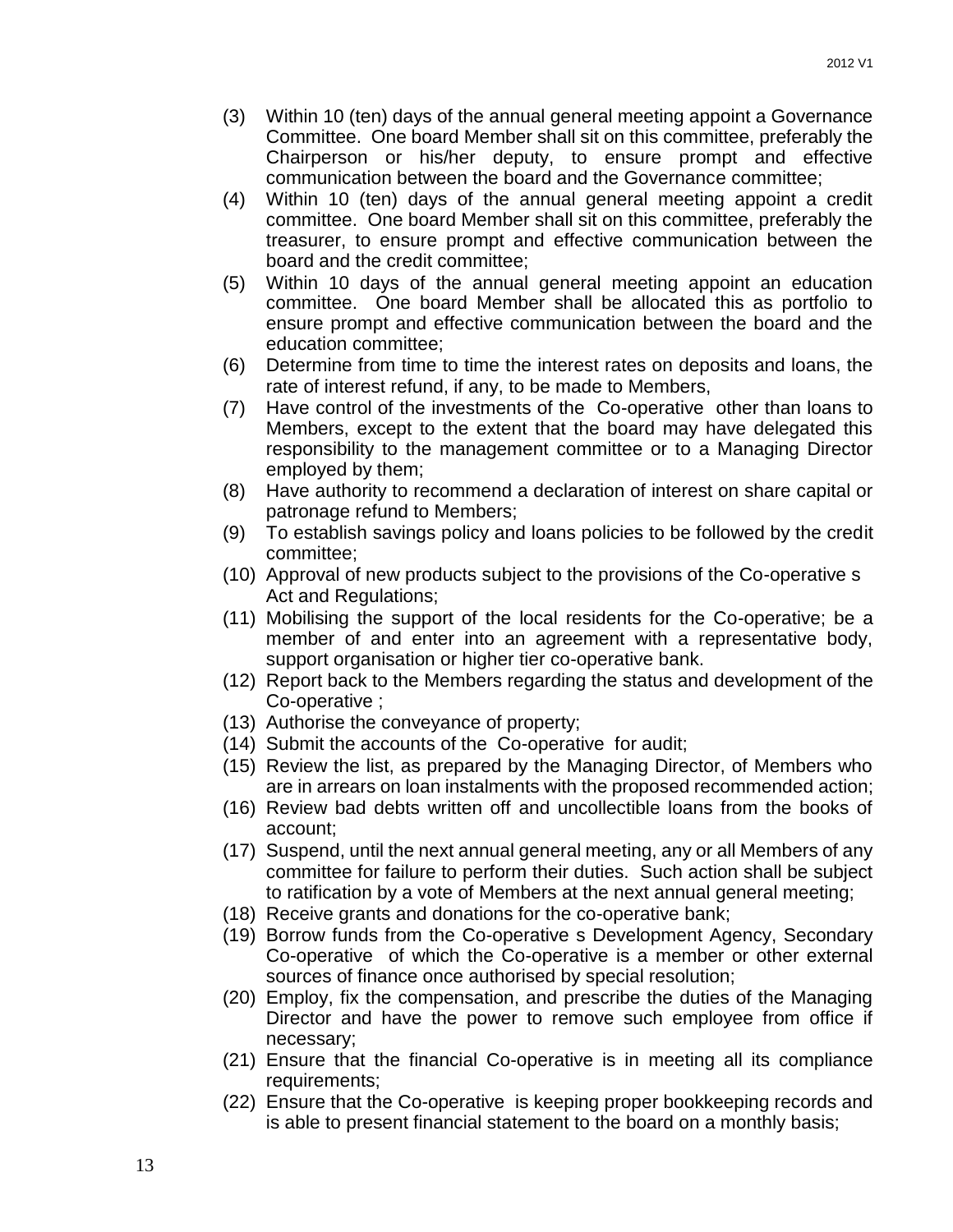- (23) Ensure that the business of the Co-operative is duly processed.
- (24) Board of directors commitment; we owe our members a duty of care and may be held liable should the Financial Cooperative misuse member savings during our term of office.

### <span id="page-13-0"></span>**18. FINANCIAL CO-OPERATIVE MANAGING DIRECTOR**

- (a) The Co-operative Managing Director should be:
	- (1) respected and trusted;
	- (2) matriculated;
	- (3) able to perform the operational functions of the Co-operative after training has been received, if necessary;
	- (4) able to fulfil the criteria set by the Board;
	- (5) able to perform other reasonable duties as the Members may from time to time require.
- (b) Any of the following persons shall be disqualified from being appointed as Managing Director:
	- (1) A juristic person;
	- (2) A minor or any person under legal disability;
	- (3) A person that would have been disqualified for meeting the criteria as a director in terms of 15 (d) above.

### <span id="page-13-1"></span>**19. DISCLOSURE OF INTEREST**

- (a) A director or Managing Director of the Co-operative must, in writing, disclose to the Co-operative in accordance with section 37 of the Co-operatives Act
	- (1) the nature and extent of any interest that he or she has in a contract or transaction, or a proposed transaction, with the Co-operative and
	- (2) any material change to such interest.
- (b) It is up to the discretion of the other sitting Members of the board or sitting committee to determine whether or not the Member must excuse herself/himself from the meeting while the matter is being discussed or be allowed to participate in the discussion of the matter
- (c) Any disclosure must be recorded in the minutes of the meeting of directors.
- (d) The board must, in accordance with the Co-operatives Act keep a register of directors and Managing Directors interests in contracts or undertakings containing full particulars of every disclosure of interest made.
- (e) A director or Managing Director of a Co-operative who fails to comply with this section is subject to disqualification.

### <span id="page-13-2"></span>**20. LIABILITY OF DIRECTORS**

(a) A director of the Co-operative shall not be liable to any person in his/her personal capacity for any loss or damage which may occur in or in connection with the performance of his/her duties unless: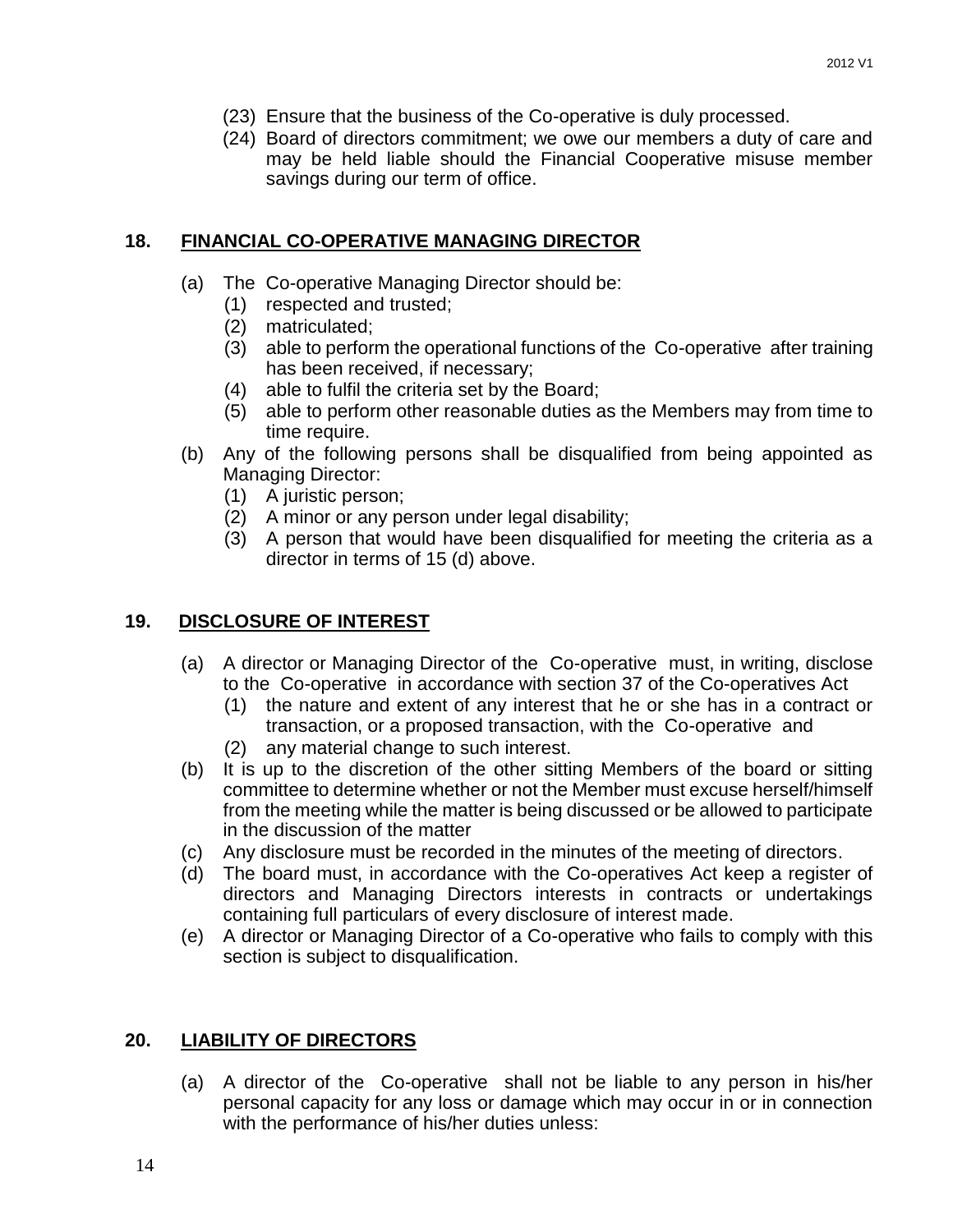(b) A Director or managing director that knew or knows that the business of the Cooperative is being carried on recklessly with intent to defraud creditors of the Co-operative or creditors of any other person or for any fraudulent purpose is personally responsible, without any limitation of liability, for all or any of the debts or other liabilities of the Co-operative.

### <span id="page-14-0"></span>**21. GOVERNANCE COMMITTEE**

- (a) The governance committee of the Co-operative shall be the chairperson, vice chairperson, treasurer and the secretary. The Managing Director will serve on this committee
- (b) The chairperson shall preside at all meetings of the Members and at all meetings of the board, unless disqualified as set out in this constitution and together with the treasurer shall sign all conveyance of property.
- (c) The vice chairperson shall exercise the powers, authority, and duties of the chairperson in his/her absence.
- (d) The treasurer or where applicable, the Managing Director of the Co-operative shall subject to such limitation and control as may be imposed by the board, have custody of all funds, securities, valuable papers and other assets of the Co-operative . He/she shall sign all negotiable instruments and other obligations of the Co-operative. He/she shall provide and maintain full and complete records of all assets and liabilities of this Co-operative. Within 15 days after the close of each month, he/she shall prepare and submit to the board a financial and statistical report showing the condition of this Cooperative as of the end of each month.
- (e) The board may authorise the Governance Committee to approve applications for Membership. No executive committee Member or Membership officer shall be compensated as such.
- (f) The secretary shall give or cause to be given, in the manner provided. In this constitution, proper notice of all meetings of the Members and the board.

### <span id="page-14-1"></span>**22. STANDING COMMITTEES**

- (a) The board may appoint standing committees under the control of particular directors for the following functional responsibilities
	- (1) Marketing and Promotion Committee
		- a) Shall be responsible for the promotion of new Members, products and services.
	- (2) Education Committee
		- a) Shall be responsible for the continuing education of the Members of the Co-operative.
		- b) All new Members may be required to participate in education programmes to acquaint themselves with their rights and responsibilities as Members.
	- (3) Security Committee and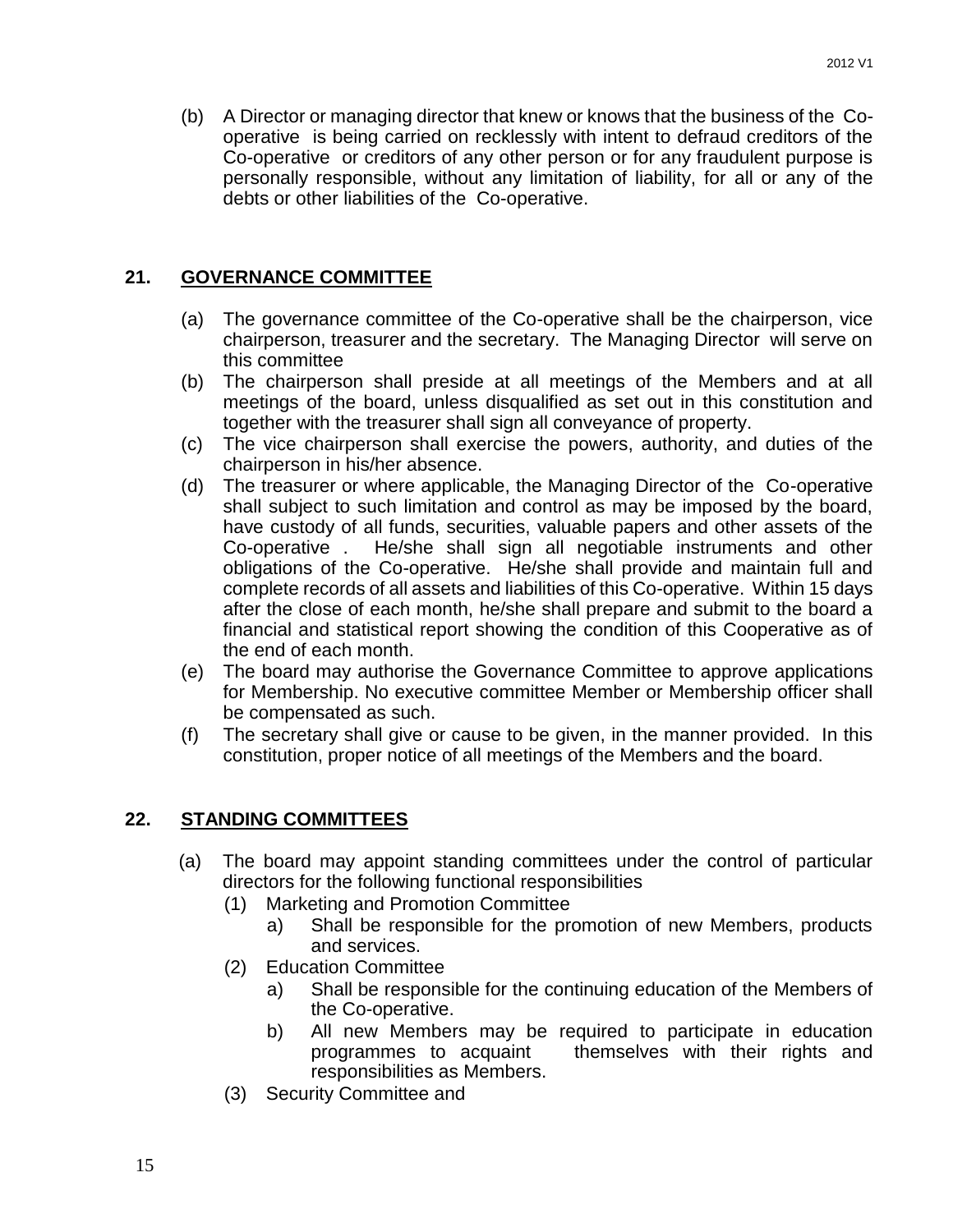- (4) Any other committee as may be deemed necessary for the smooth running of the Co-operative
- (b) The board must appoint a Credit Committee whose terms must include those as identified in clause 23 below
- (c) The terms of reference of each committee must be clearly stipulated on constitution of such committee

#### <span id="page-15-0"></span>**23. FUNCTIONS OF CREDIT COMMITTEE**

- (a) The credit committee shall consist of not less than 3 (three) but not more than 5 (five) Members appointed by the board. The term of office of each Member shall be three (3) years with the term of office of one third of the committee Members expiring each year.
- (b) The credit committee shall meet as often as necessary (at least once a month) to promptly process Members' applications for loans. The committee shall be convened by the chairperson or at the request of any two (2) Members of the committee.
- (c) Approval of a loan must be by unanimous decision of the committee. A committee meeting must have a quorum to act. A quorum shall consist of a majority of its Members.
- (d) The credit committee shall maintain a permanent Register of Loans considered by the committee. The Register shall contain the names of committee Members present at each meeting held. For each loan application considered, the Register of Loans shall show the Membership number and name of the loan applicant, the amount applied for and the action taken by the committee. For approved loans, the record shall show the amount approved and any conditions attached to the approval. If declined or deferred, the reasons for such action shall be recorded and conveyed to the applying Member. Credit committee Members in attendance at the meeting shall sign the register at the end of each meeting.
- (e) The credit committee shall report to the board at the monthly board meeting and shall strictly adhere to the loan policy established by the board.

#### <span id="page-15-1"></span>**24. AUDIT COMMITTEE**

- (a) The audit committee shall consist of three (3) Members elected at the annual general meeting. The term of office of each Member shall be three (3) years with the term of office of one (1) expiring each year.
- (b) At least one Member of the committee shall attest the financial statements which the treasurer/chief accounting officer and/or the Managing Director is required to prepare each month. The audit committee should at least meet once a quarter.
- (c) The audit committee shall assist the board of directors in its evaluation of the adequacy and efficiency of internal control systems, accounting practices, information systems and auditing processes within the Co-operative.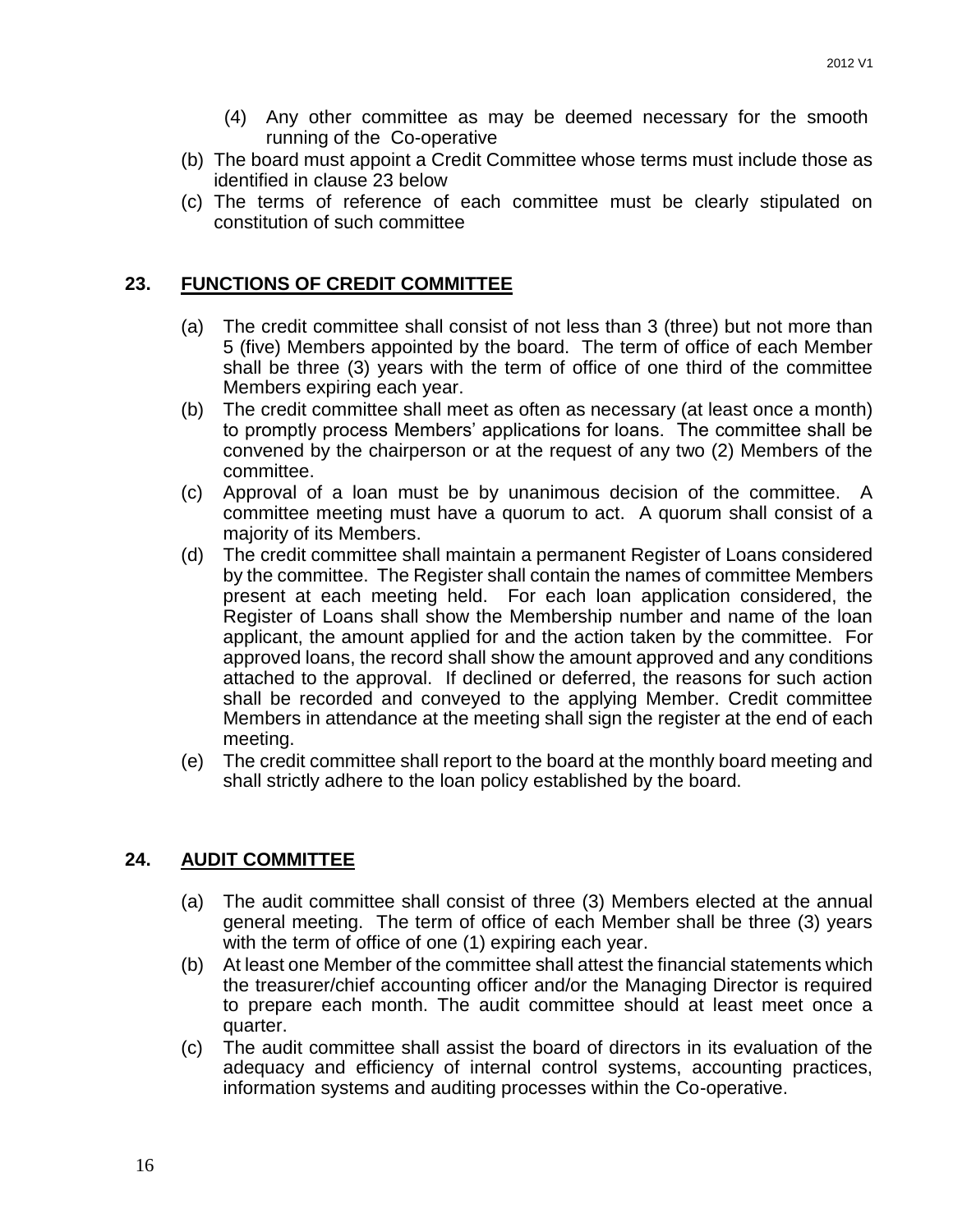- (d) The audit committee shall facilitate and promote communication regarding the matters referred to in (c) or any other related matter between the members, board of directors, executive officers, auditor and the employee charged with the internal auditing of the transactions of the Financial co-operative.
- (e) The audit committee shall introduce measures that in the committee's opinion may serve to enhance the credibility and objectivity of financial statements and reports prepared with reference to the affairs of the co-operative.
- (f) The audit committee must meet at least quarterly and a majority of Members shall form a quorum at such meetings.
- (g) By unanimous vote, if deemed necessary for the proper conduct of the business of the Co-operative, the committee may recommend to the board the suspension of any officer, board or committee Member. The board shall call an extraordinary general meeting within 30 days thereafter to present a report and recommendation to the Members concerning such actions. Such action will be reported to the Supervisor/Supervisory Body
- (h) The audit committee shall receive and investigate any complaint or appeal by Members concerning the operations of the Co-operative.
- (i) The audit committee shall provide a report of each meeting and all actions taken to the next regular meeting of the board.
- (j) The audit committee shall provide a report of each meeting and all actions taken to the Supervisor of CFIs.
- (k) Any actions taken against any director or committee Member by the audit committee must be reported to the Supervisor.

### <span id="page-16-0"></span>**25. EQUITY AND RESERVES**

- (a) The Co-operative's own capital/equity includes share capital, legal reserves and retained earnings to be transformed into voluntary reserves and/or institutional capital. The objective of increasing equity is to provide for working capital and generally for strengthening the financial position of the cooperative, including the compensation for unexpected losses that may be suffered by the Co-operative in its operations.
- (b) The Co-operative shall maintain the following reserves (1) non-distributable reserves (retained earnings) and
- (c) Indivisible general reserve in terms of section 3(1) (e) of the Co-operatives Act, 2013 (Act 6 of 2013).
- (d) The indivisible reserve may be only be used for the following:
	- (1) To sustain the co-operative during periods of financial crises;
	- (2) To finance capital expenditure for the co-operative; and
	- (3) To finance training and capacity building for the benefit of the members of the co-operative.
- (e) The co-operative must report fully on the use of all its reserves in its annual financial statements.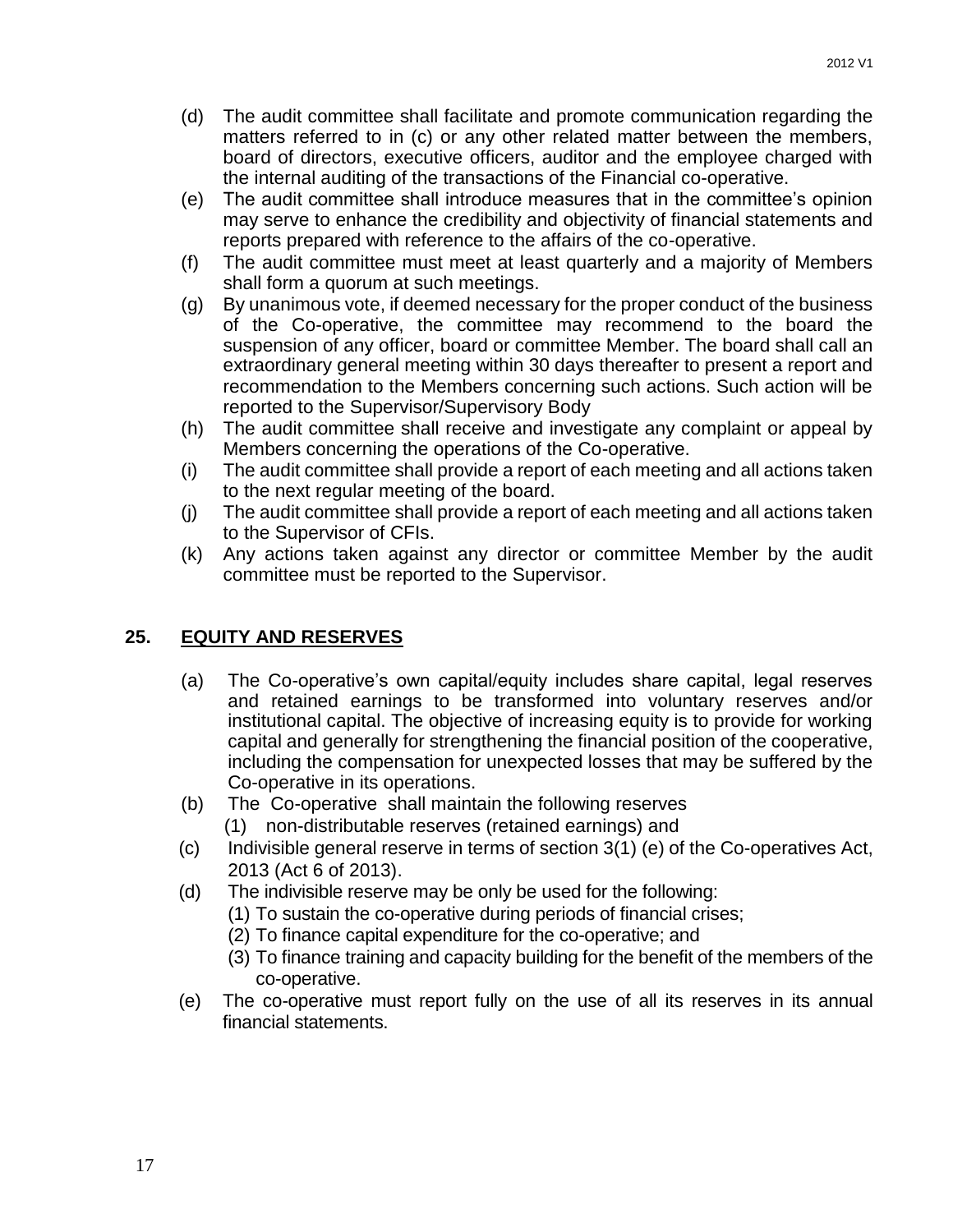#### <span id="page-17-0"></span>**26. DISTRIBUTION OF SURPLUS**

- (a) Should any of the statutory reserves reach the minimum regulatory requirement, the excess shall be transferred to other general reserves, established by the Board for the purpose of strengthening the financial position of the Co-operative, until the required level has been reached.
- (b) The surplus of the Co-operative shall, by resolution of Members at the annual general meeting, be distributed annually in the following manner and in the following order:
	- (1) To provide for general reserves;
	- (2) To special and contingency reserves, if any;
	- (3) The board thereafter may recommend interest on share capital to be paid.
	- (4) An amount may be divided among the Members as a patronage refund in the proportion to the value of transactions conducted by a Member with the Co-operative.

#### <span id="page-17-1"></span>**27. SHARE CAPITAL**

- (a) Shares may not be redeemed for more than their nominal value.
- (b) A Member shall be entitled to acquire any number of shares in the cooperative provided that he/she does not hold more than 10% of all shares and deposits held by the total membership.
- (c) For a Member to join the Co-operative a minimum of ………………. (Number of) shares at a nominal value of R .................. each and must be fully paid up on application.
- (d) The liability of a Member for the debts of the Co-operative shall be limited to nominal value of his/her shares in the Co-operative.
- (e) The repayment of shares may be deferred to a period not exceeding two years after the effective date of the notice of withdrawal.

#### <span id="page-17-2"></span>**28. ASSET AND LIABILITY MANAGEMENT`**

- (a) The Co-operative shall ensure that the funds of Members are held in safe and secure investments by investing or depositing funds in such instruments as prescribed through Section 14 of the Co-operative Banks Act;
- (b) All monies and valuables kept on the premises of the Co-operative must be kept in a safe.
- (c) All payments and investments must be authorised by the board, unless the board has delegated this authority.
- (d) The cash float of the Co-operative will be determined on a weekly basis, based on the expected cash flows during the week under consideration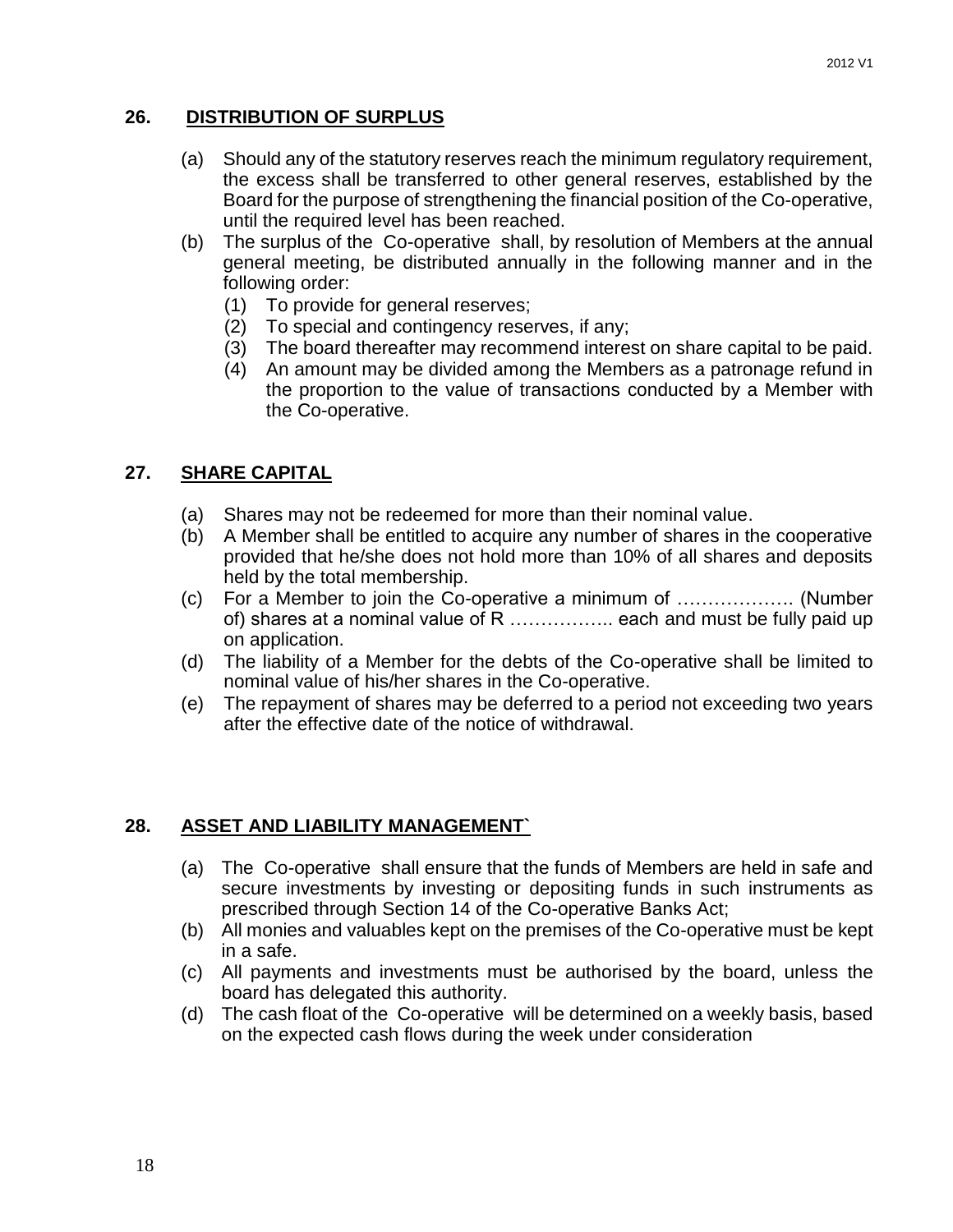### <span id="page-18-0"></span>**29. USE OF FUNDS**

- (a) Funds of the Co-operative may be applied to any purpose authorised by Members at an annual general meeting that is consistent with the objectives as defined in this constitution.
- (b) No funds will be committed to investments, projects or any other enterprise outside the usual business of the Co-operative.

### <span id="page-18-1"></span>**30. LIEN (SECURITY/COLLATERAL)**

The Co-operative shall have a right of retention over the shares and deposits in the Co-operative for any sum due to the Co-operative by a Member and for any loan guaranteed by a Member and may apply such funds toward repayment of such debts.

#### <span id="page-18-2"></span>**31. FINANCIAL YEAR**

The financial year of the Co-operative shall begin on the 1 March and end on the  $28<sup>th</sup>$ of February each year.

### <span id="page-18-3"></span>**32. ACCOUNTS AND RECORDS**

- (a) The Managing Director appointed by the board will be delegated authority to issue receipts for all monies received and to acquire receipts for all monies paid out.
- (b) Cheques drawn, cash withdrawals or transfers made on behalf of the Cooperative shall require two (2) signatures from a panel of signatories as approved by the Board. The panel of signatories shall be made up of no more than five (5) Directors, the Managing Director and employees.
- (c) The Co-operative's accounts shall be reconciled monthly to bank records.

#### <span id="page-18-4"></span>**33. ACCOUNTS AND AUDITS**

- (a) An independent auditor shall be appointed by the Co-operative at each annual general meeting for the next financial year.
- (b) The Co-operative Managing Director shall prepare a monthly statement of the Co-operative accounts, which shall be presented to the Board.
- (c) All books of account and other records of this Co-operative shall at all times be available to the directors and audit committee members of this Cooperative.

#### <span id="page-18-5"></span>**34. LOANS**

(a) Loans granted to Members by the Co-operative shall be made in accordance with the Loan policy and procedure of the Co-operative as formulated by the Board from time to time.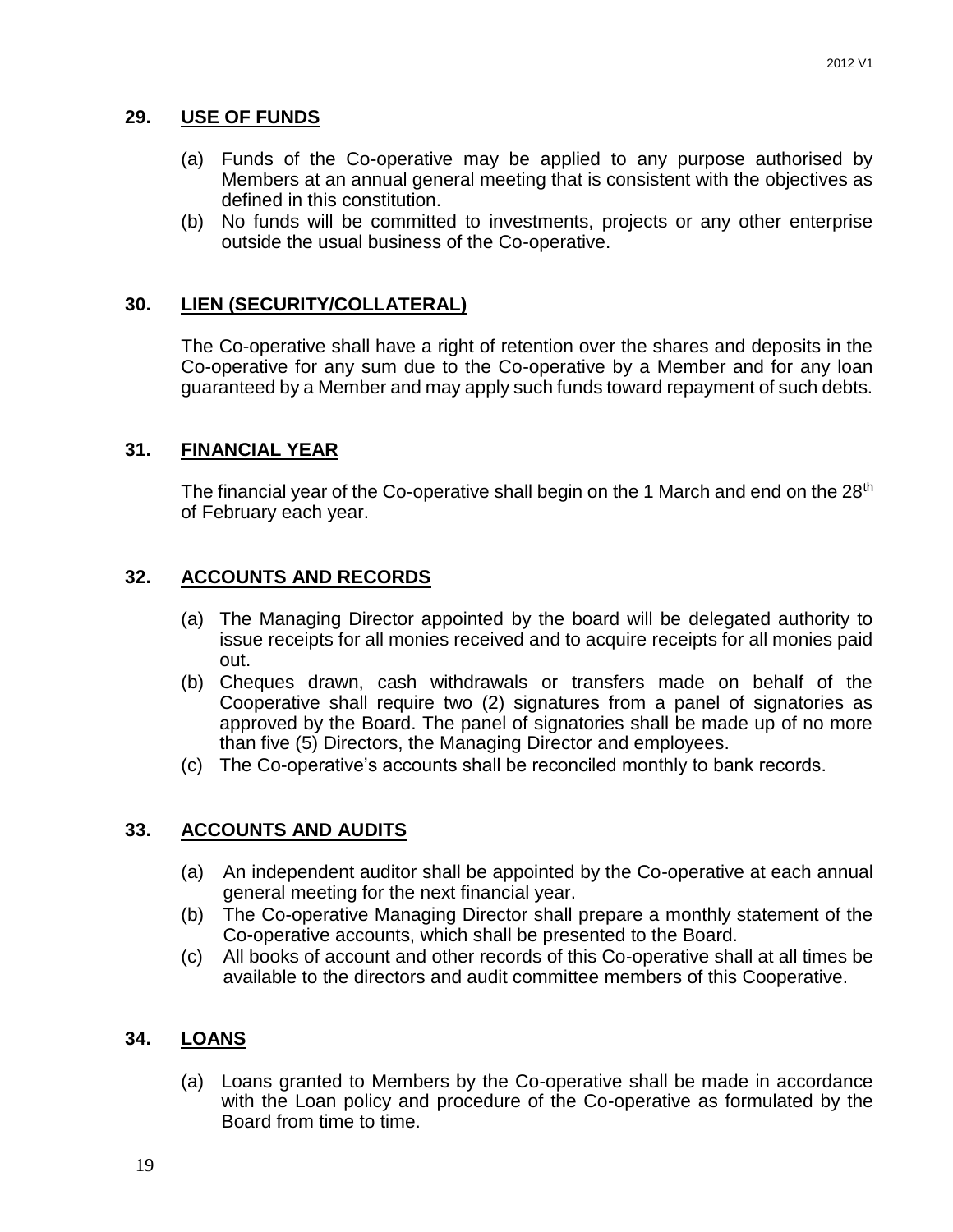- (b) The maximum amount, which may be lent to a Member or group of Members with joint liability toward a loan to the Co-operative, shall not exceed 10% (ten percent) of the total assets of the Co-operative, subject to the provisions of the Co-operative s Act and Regulations.
- (c) All applications for loans and reports of the credit committee shall be filed as a permanent record of the Co-operative.
- (d) Members of the board and of any committee member applying for loans shall have their applications approved by either the majority of the other Members at a joint meeting of the board, credit committee, and supervisory committee or a special committee set up for this purpose from the board, credit and supervisory committees. The borrowing Member shall not be in attendance at the meeting when his/her loan is being considered.
- (e) All loans granted to Staff or Directors of the Co-operative and the supervisory committee must be specifically mentioned in the prescribed manner in the annual report to the Members.
- (f) The aggregate of all loans extended to staff and the Directors of the Cooperative shall not exceed 10% of the aggregate of total loans to Members.

### <span id="page-19-0"></span>**35. AMENDMENT OF CONSTITUTION**

- (a) Amendments to this constitution shall be made at the annual or an extraordinary general meeting.
- (b) A special resolution will be required to amend the constitution of the Cooperative.
- (c) Notice of proposed amendments shall be provided in writing with the notice of the meeting concerned.
- (d) At least ………..% of members (not less than 10%) who consider an amendment to the Constitution to be desire able shall submit their proposal to the secretary of the board. The proposals shall be placed on the agenda of the next board meeting and the views of the Board shall be communicated to the Members within 42 days of the proposal being received. If the proposal submitted by the Members is accepted by the board, it shall be placed on the agenda of the next general meeting to be passed by special resolution at such meeting.
- (e) If the board rejects the proposal submitted by the Members, Members may request an extraordinary general meeting to be called specifically for the purpose of consideration of such proposal by all Members of the Cooperative.
- (f) Proposed amendments to the Constitution shall be circulated by the Board to Members at least 21 days in advance of the annual or extraordinary general meeting at which they are to be discussed.
- (g) Any amendment to the Constitution shall only come into operation once registered by the Registrar of Co-operatives.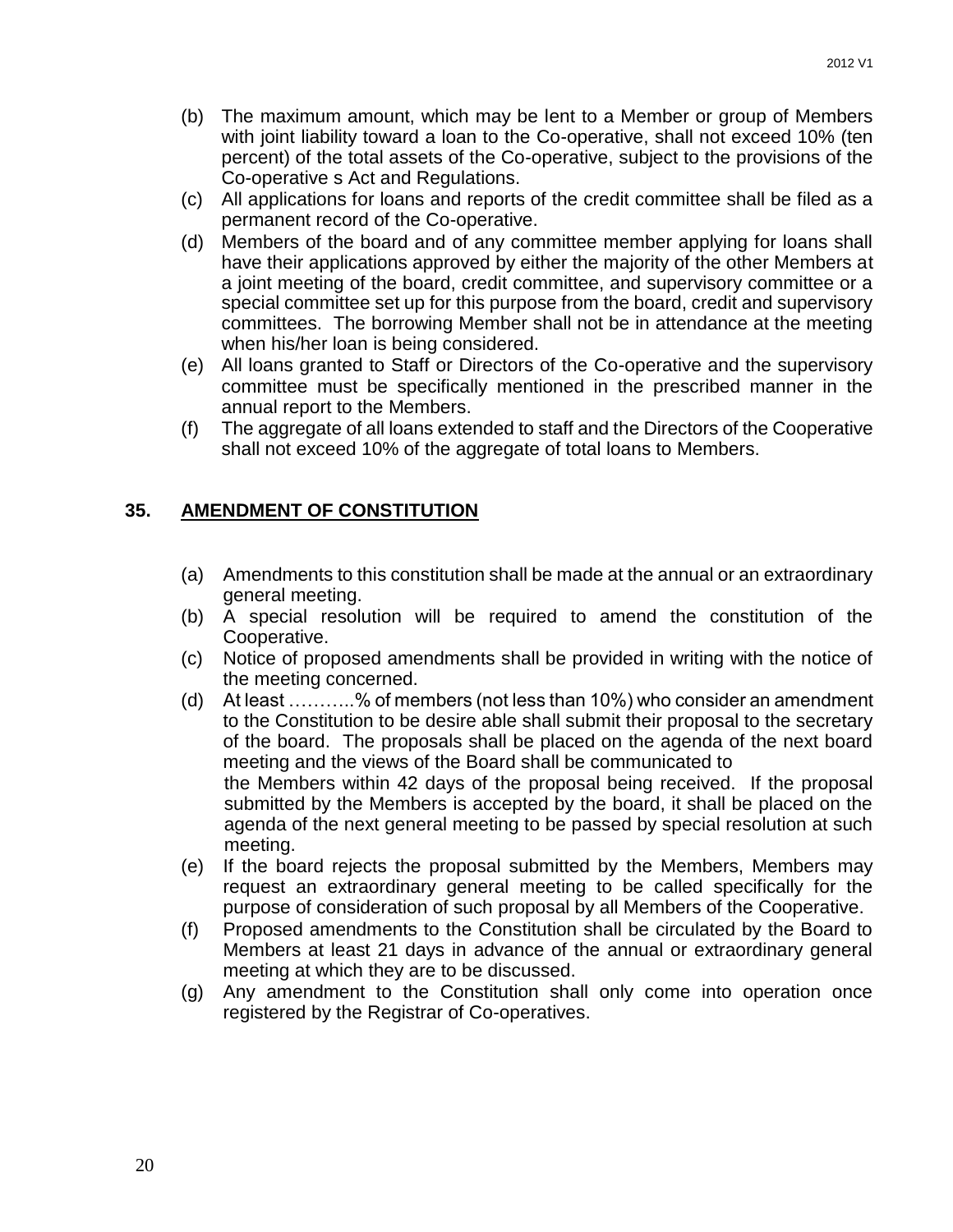### <span id="page-20-0"></span>**36. CONFIDENTIALITY**

- (a) The officers, directors, members of the committees and employees of this Cooperative shall hold in strictest confidence all transactions of this Cooperative with its Members, except to the extent deemed necessary by the board in connection with the making of loans and collection thereof.
- (b) Individual Members' accounts shall be accessible only to Officers of the Cooperative, the audit committee and the Auditors. Members shall be entitled to inspect their own accounts at any time during the business hours of the Cooperative.

### <span id="page-20-1"></span>**37. GENERAL PROVISIONS**

- (a) All power, authority and functions of the members of the board, committees and officers of the Co-operative pursuant to the provisions of this constitution shall be exercised in strict conformity with the relevant provisions of this constitution and its adopted policies.
- (b) Notwithstanding any other provisions in this constitution, any director, committee member, officer or employee of the Co-operative may be removed from the office by the affirmative vote of two thirds of the Members present at a general meeting of which proper notice has been given but only after an opportunity has been given him/her to be heard.
- (c) This constitution sets the standard procedures and structures required for registration.
- (d) The amendment to the constitution shall only be implemented after it has been approved by the Supervisor and registered by the Registrar of cooperatives.

#### <span id="page-20-2"></span>**38. DISPUTES**

- (a) In the case of a dispute between the Co-operative and any of its Members or any complaints against any Member or officer which is not related to a debt owed by the Member to the Co-operative, an application shall be made to the board through the secretary for redress, but should the party not be satisfied, an appeal may be made to the audit committee.
- (b) Failure to settle the dispute in this manner may be referred to a relevant dispute resolution mechanism as established for this purpose.

#### <span id="page-20-3"></span>**39. DISSOLUTION AND AMALGAMATION**

- (a) The Co-operative may be dissolved by special resolution passed by three fourths of the total number of Members voting at a special meeting called specifically for that purpose.
- (b) At least twenty one (21) days written notice of such a meeting shall be given to all Members. Upon dissolution and in terms of the provisions of the Cooperatives Act, the assets of the Co-operative shall be realised, all liabilities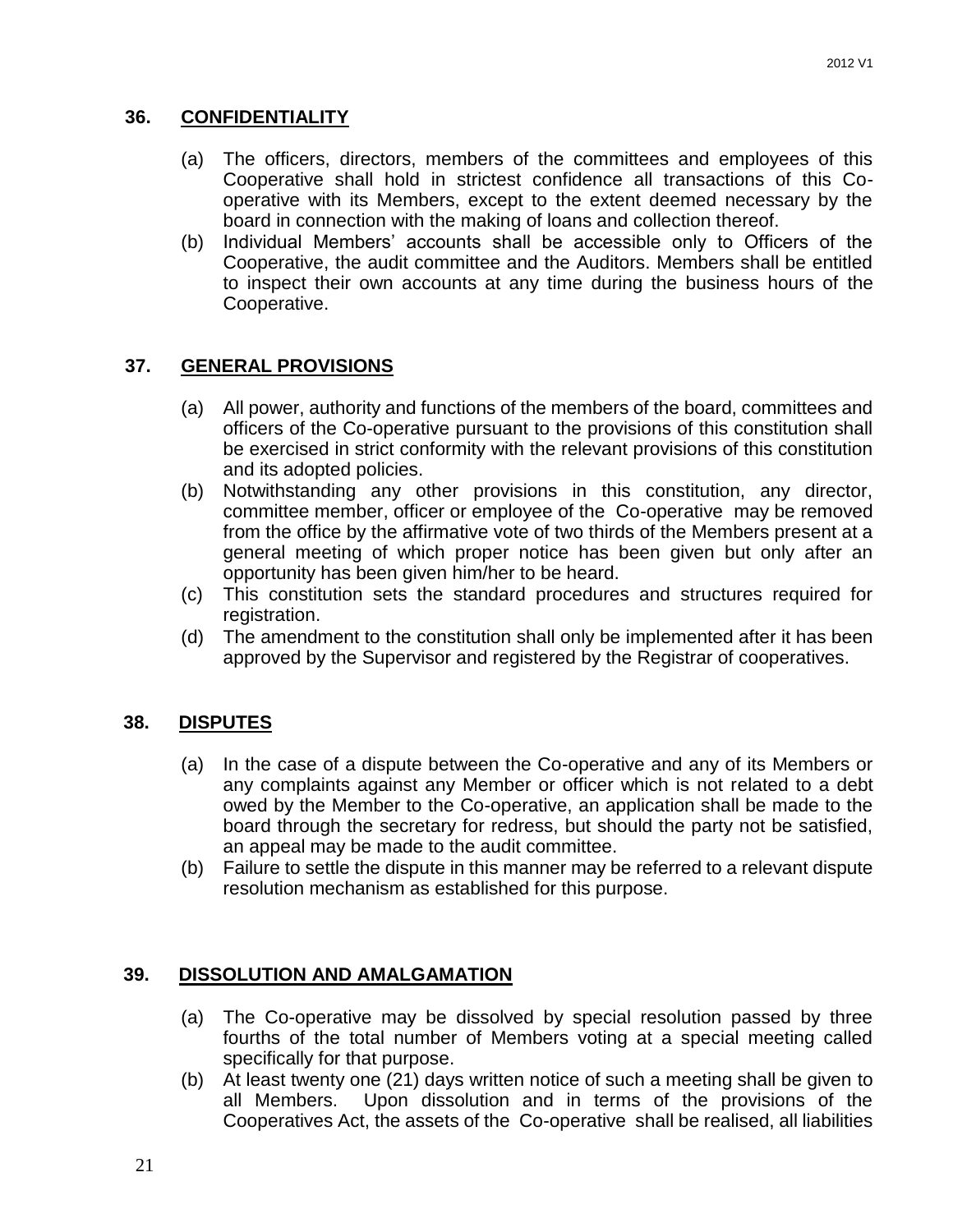shall be paid, all savings shall be refunded to Members and any surplus thereafter be apportioned to Members in proportion to the patronage proportion of each Member determined for a period of 5 years.

(c) By special resolution passed by three fourths of the Members present and voting at a special meeting called specifically for that purpose, the Members may resolve that the Co-operative amalgamate with another Co-operative, provided further that all the members of the amalgamated Co-operative meet the same criteria as a Co-operative as specified in this constitution and as in accordance with the provisions of the Co-operatives Act and the Co-operative banks Act with regard to amalgamations.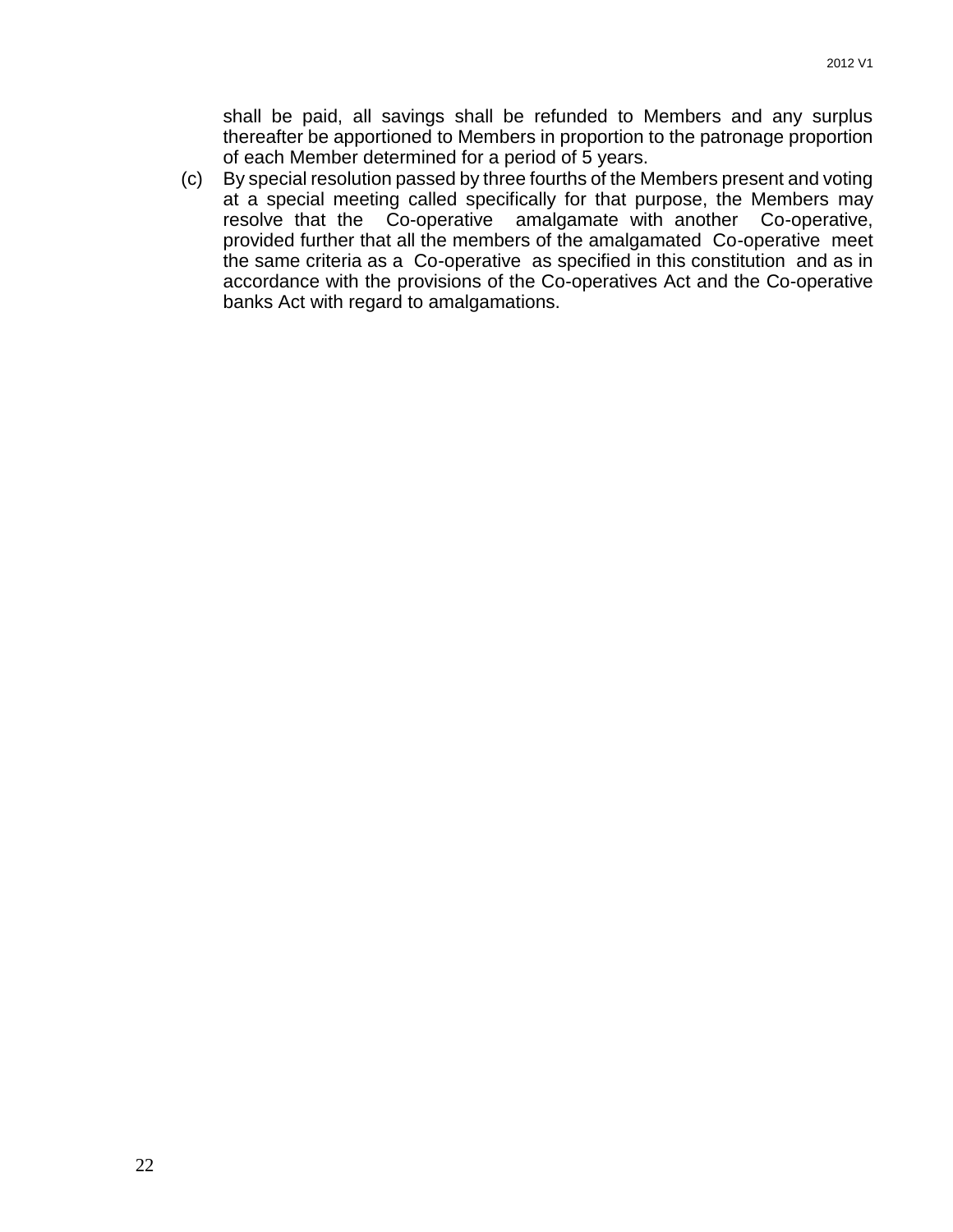# 

NOTE: This page must be signed by ALL Founder Members.

| <b>FULL NAMES AND SURNAMES OF</b> | <b>SIGNATURES OF APPLICANTS</b> |  |
|-----------------------------------|---------------------------------|--|
| <b>APPLICANTS FOR MEMBERSHIP</b>  |                                 |  |
|                                   |                                 |  |
|                                   |                                 |  |
|                                   |                                 |  |
|                                   |                                 |  |
|                                   |                                 |  |
|                                   |                                 |  |
|                                   |                                 |  |
|                                   |                                 |  |
|                                   |                                 |  |
|                                   |                                 |  |
|                                   |                                 |  |
|                                   |                                 |  |
|                                   |                                 |  |
|                                   |                                 |  |
|                                   |                                 |  |
|                                   |                                 |  |
|                                   |                                 |  |
|                                   |                                 |  |
|                                   |                                 |  |
|                                   |                                 |  |
|                                   |                                 |  |
|                                   |                                 |  |
|                                   |                                 |  |
|                                   |                                 |  |
|                                   |                                 |  |
|                                   |                                 |  |
|                                   |                                 |  |
|                                   |                                 |  |
|                                   |                                 |  |
|                                   |                                 |  |
|                                   |                                 |  |
|                                   |                                 |  |
|                                   |                                 |  |
|                                   |                                 |  |